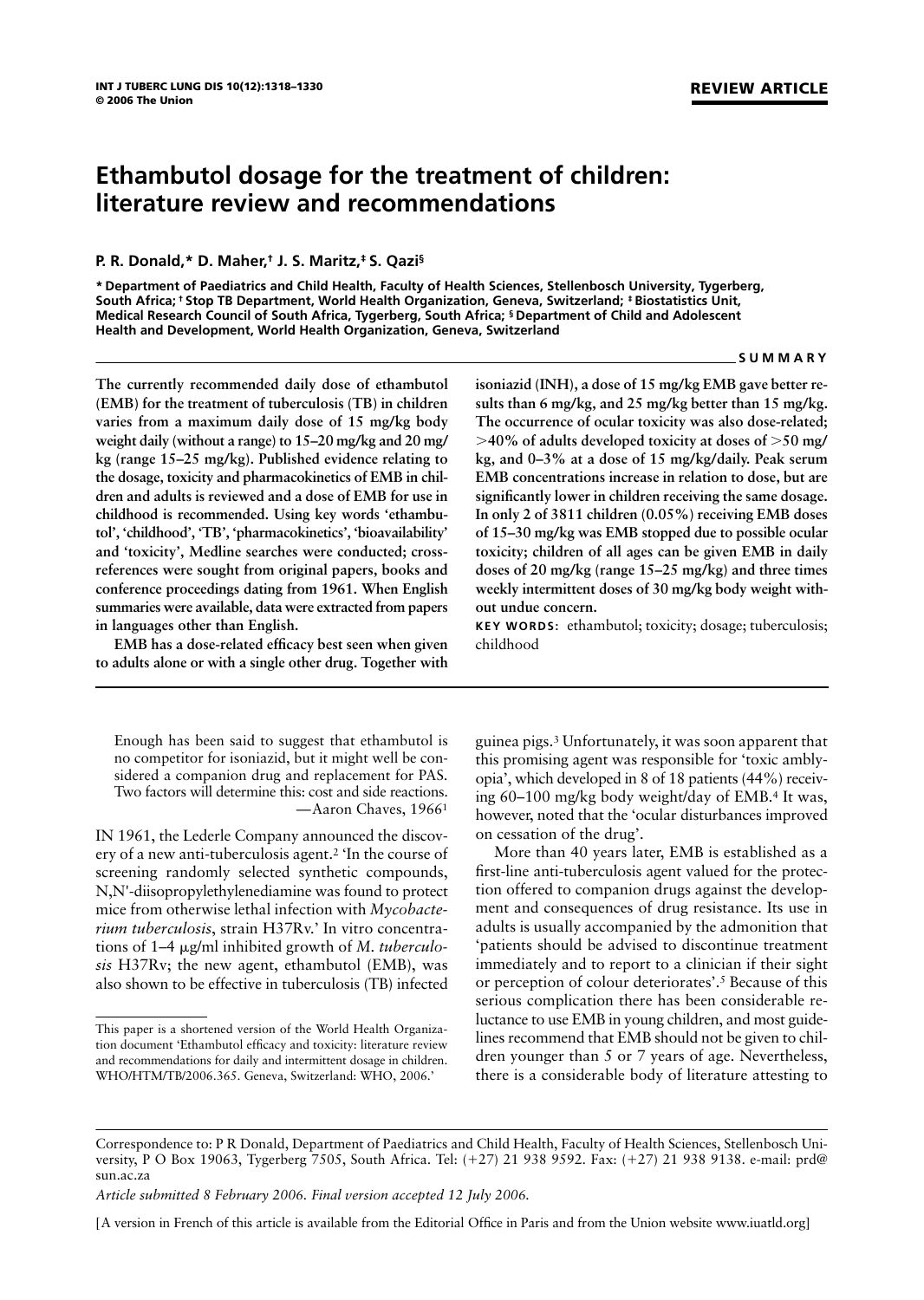the use of EMB in young children; in only 2 of 3811 cases (0.05%) was EMB stopped due to fears about poorly documented ocular toxicity.6,7

What is indisputable is that there is a desperate need in high TB burden countries for an oral drug such as EMB with a low toxicity. The problem is that the most serious complication of EMB is impossible to detect satisfactorily in young children. This is particularly true in resource-limited developing countries, where the need is greatest. In the presence of an escalating human immunodeficiency virus/acquired immunedeficiency syndrome (HIV/AIDS) epidemic, injections, as needed with streptomycin (SM), are inadvisable, and thioacetazone has fallen into disrepute because of frequent toxic hypersensitivity reactions. If Category I treatment is needed there is little alternative to EMB. The only decision to be made is what dosage should be used, and whether its use should be restricted to children aged >7 years.

From the national TB control programme (NTP) perspective, most children have sputum, or gastric aspirate, smear-negative, paucibacillary forms of primary TB and can be successfully treated with a Category III regimen consisting of isoniazid (INH), rifampicin (RMP) and pyrazinamide (PZA) in the initial phase. The number of children with serious forms of TB needing Category I treatment (four drugs, namely INH, RMP, PZA and EMB in the intensive phase) is relatively small. EMB is therefore reserved for the minority of children who have more extensive disease requiring Category I treatment and for children with drug-resistant TB, where the risks attached to the use of EMB can be better justified. Despite its greater efficacy there are also problems with reliance upon RMP, rather than EMB, in the continuation phase in developing countries. These include its extra expense, the necessity to supervise treatment and the risk that the drug might be sold on the black market.7

In addition, current recommendations for the dose of EMB in children are not uniform. World Health Organization (WHO) recommendations vary from advice not to use EMB in children aged  $\leq$  years<sup>8</sup> to 15 mg/kg (without a range)<sup>5</sup> and 20 mg/kg (range  $15-25$  mg/kg).<sup>9</sup>

In the present document, published evidence relating to the dosage, toxicity and pharmacokinetics of EMB is reviewed and a dosage is recommended for use in children.

# **METHODS**

Using the key words 'ethambutol', 'childhood', 'tuberculosis', 'pharmacokinetics', 'bioavailability' and 'toxicity', searches were conducted using Medline. In addition, cross-references were sought from original papers, books and conference proceedings dating from 1961. Data were extracted from papers in languages other than English when English summaries were available.

Fragmentary information relating to children is also



**Figure 1** Ocular toxicity (%) and EMB dose (mg/kg).  $Y = exp$  $(-6.0599 + 0.1006*$ dose)/(1 + exp[-6.0599 + 0.1006\*dose]). Broken lines 95%CI limits. Data used in Figure 1 are derived from papers listed in Table 1. EMB = ethambutol;  $CI =$  confidence interval.

available in some 'adult' papers,10 but the children are often insufficiently identified regarding age and results to provide useful information. In many early articles no attempt at a statistical interpretation of results was made, and authors were satisfied to document 'reversal of infectiousness'. In reviewing data relating to efficacy in adults, particular attention has been paid to the period before approximately 1970. During this period, EMB was often given to drug-resistant patients either alone or in the company of relatively weak drugs; a dose-related effect is thus easier to discern.

Figure 1 was derived using data from Table 1 where dose levels, the number of patients exposed and the number developing toxicity are recorded. Curve fitting was by logistic regression, the underlying model being a straight line relation between the logit of the probability of toxicity and dose. The lines in Figure 2 were fitted by least squares with weights equal to the numbers of subjects reported in Tables 2 and 3.

## **RESULTS**

## *The efficacy of ethambutol in adults*

Soon after its discovery, the clinical value of EMB was demonstrated in clinical trials in drug-resistant patients and in new 'initial' cases. In drug-resistant patients, it was used both as a sole agent, in otherwise therapeutically destitute patients, and with other second-line agents. In these studies, very high doses of EMB were used, for example 50 mg/kg/ daily12 or later 25 mg/kg throughout, a dose that was later further reduced to 25 mg/kg for the first 2 months and thereafter 15 mg/ kg/daily.11 With this latter reduction it was hoped to avoid ocular toxicity, while maintaining clinical efficacy. Experience has, however, shown that no clinically effective dose in adults is totally free from the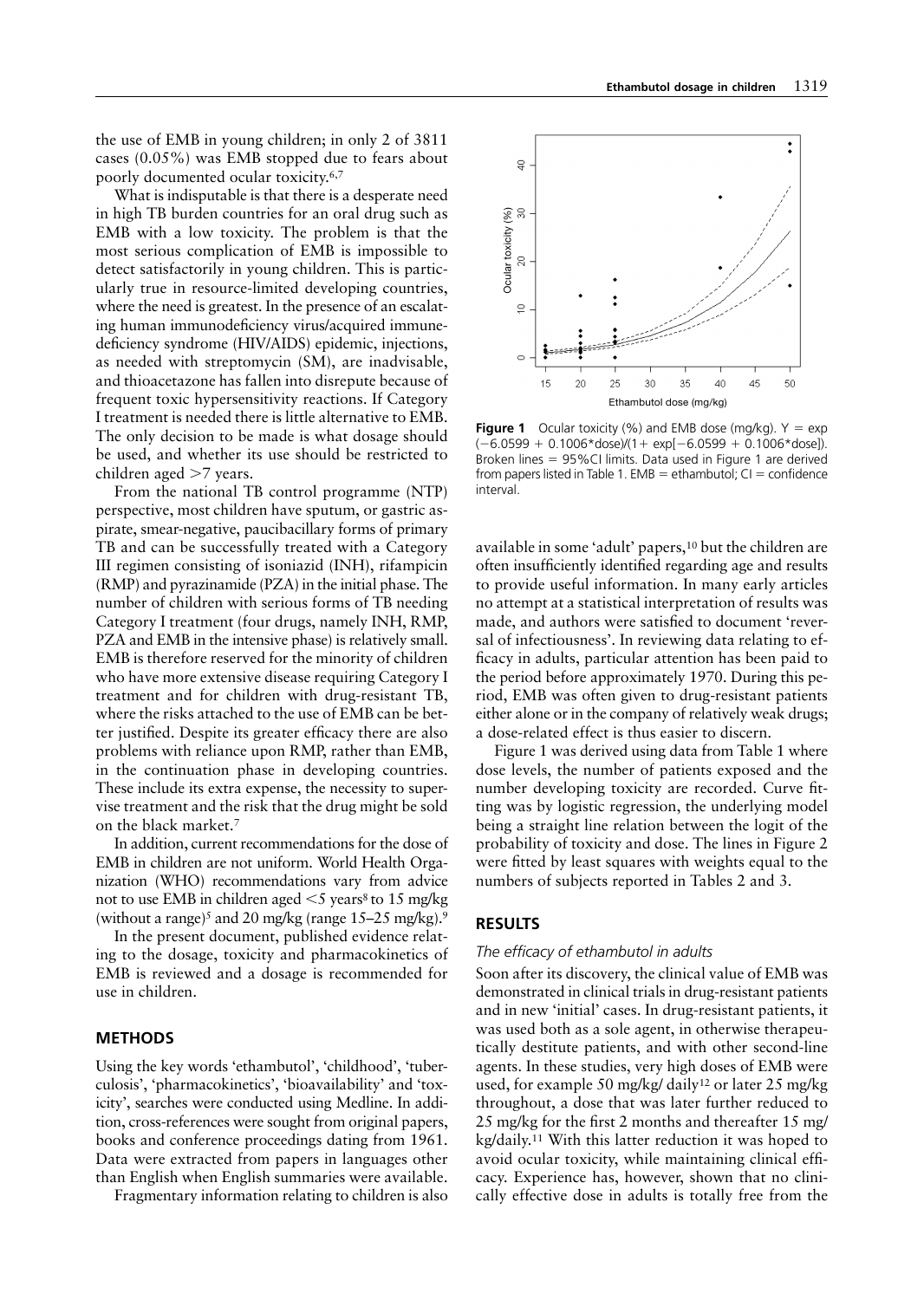| Authors                                                                                                  | $\leq 15$<br>$n/N$ (%) | $15 - 20$<br>$n/N$ (%) | 20<br>$n/N$ $(%)$ | $20 - 30$<br>$n/N$ (%) | 25/15<br>$n/N$ (%) | 25<br>$n/N$ (%)   | $35 - 50$<br>$n/N$ (%) | $\geqslant 50$<br>$n/N$ (%) |
|----------------------------------------------------------------------------------------------------------|------------------------|------------------------|-------------------|------------------------|--------------------|-------------------|------------------------|-----------------------------|
| Carr & Henkind (1962) <sup>4</sup>                                                                       |                        |                        |                   |                        |                    |                   |                        | 8/18 (44)                   |
| Bobrowitz & Gokulanathan (1965) <sup>11</sup>                                                            |                        |                        |                   |                        | 0/117              | 2/18(11)          |                        |                             |
| Kass (1965) <sup>12</sup>                                                                                | 0/4                    |                        |                   |                        |                    |                   |                        | 9/60(15)                    |
| Place et al. (1966) <sup>13</sup><br>Corpe & Blalock (1966) <sup>14</sup>                                |                        |                        |                   |                        |                    | 2/16(13)<br>0/118 |                        | 3/7(43)                     |
| Pyle (1966) <sup>15</sup>                                                                                |                        |                        |                   | 4/130(3)               |                    |                   | 2/6(33)                |                             |
| Donomae & Yamamoto (1966) <sup>16</sup>                                                                  | 0/46                   |                        | 1/49(2)           |                        |                    | 2/46(4)           |                        |                             |
| Leibold (1966) <sup>17</sup>                                                                             |                        |                        |                   | 2/59(3)                |                    |                   | 11/59 (19)             |                             |
| Ferebee et al. (1966) <sup>18</sup>                                                                      | 4/271(2)               |                        |                   |                        |                    |                   |                        |                             |
| Bobrowitz (1966) <sup>19</sup><br>Bobrowitz & Robins (1967) <sup>20</sup>                                | 1/85(1)                |                        |                   |                        | 1/89(1)            |                   |                        |                             |
| Tai & Chen (1968) <sup>21</sup>                                                                          |                        |                        |                   |                        | 1/100(1)           |                   |                        |                             |
| Adel (1969) <sup>22</sup>                                                                                |                        |                        |                   |                        | $10/78(13)*$       |                   |                        |                             |
| Citron (1969) <sup>23</sup>                                                                              |                        |                        |                   |                        |                    | 2/34(6)           |                        |                             |
| Horsfall (1969) <sup>24</sup>                                                                            |                        |                        |                   |                        | 3/68(4)            |                   |                        |                             |
| Radenbach (1969) <sup>25</sup>                                                                           |                        |                        |                   |                        | 6/300(2)           |                   |                        |                             |
| Wäre (1969) <sup>26</sup>                                                                                |                        |                        |                   |                        | 2/113(2)           |                   |                        |                             |
| Pilheu (1970) <sup>10</sup><br>Roussos & Tsolkas (1970) <sup>27</sup>                                    | 4/250(2)               |                        |                   |                        | 0/145              |                   |                        |                             |
| Schütz (1970) <sup>28</sup>                                                                              |                        |                        |                   |                        | 0/31               |                   |                        |                             |
| Tiburtius (1970) <sup>29</sup>                                                                           |                        |                        |                   |                        | 9/300(3)           |                   |                        |                             |
| Lees et al. (1971) <sup>30</sup>                                                                         |                        |                        |                   |                        | 1/72(1)            |                   |                        |                             |
| Acquinas et al. (1972) <sup>31</sup>                                                                     |                        |                        |                   |                        | 2/36(6)            |                   |                        |                             |
| BMRC (1973) <sup>32</sup>                                                                                | 3/118(3)               |                        |                   |                        |                    |                   |                        |                             |
| Somner et al. (1973) <sup>33</sup>                                                                       |                        |                        |                   |                        | 0/26               |                   |                        |                             |
| Barron et al. (1974) <sup>34</sup>                                                                       |                        |                        |                   |                        | 3/304(3)           |                   |                        |                             |
| Hong Kong TB Services (1974) <sup>35</sup>                                                               |                        |                        |                   |                        | 2/107(2)           |                   |                        |                             |
| British Thoracic & TB Association (1975) <sup>36</sup>                                                   |                        |                        |                   |                        |                    | 0/169             |                        |                             |
| British Thoracic & TB Association (1981) <sup>37</sup><br>TB Research Centre Madras (1981) <sup>38</sup> | 2/120(2)               |                        |                   |                        |                    | 0/341             |                        |                             |
| Hong Kong Chest Services/BMRC(1981) <sup>39</sup>                                                        |                        |                        |                   |                        | 0/239              |                   |                        |                             |
| DePalma et al. (1989) <sup>40</sup>                                                                      |                        |                        |                   |                        |                    |                   |                        |                             |
| $Zn > 1$ $\mu$ g/ml                                                                                      |                        |                        |                   |                        |                    | 3/53(6)           |                        |                             |
| $Zn < 0.7 \mu g/ml$                                                                                      |                        |                        |                   |                        |                    | 5/31(16)          |                        |                             |
| TB Research Centre (1997) <sup>41</sup>                                                                  | 0/305                  |                        |                   |                        |                    |                   |                        |                             |
| Jindani et al. (2004) <sup>42</sup>                                                                      |                        | 4/1355(0.3)            |                   |                        |                    |                   |                        |                             |
| Griffiths et al. (2005) <sup>43</sup>                                                                    |                        |                        |                   |                        | 8/139(6)           |                   |                        |                             |

**Table 1** Incidence of optic neuritis following use of EMB in adults in daily regimens (dosages in mg/kg)

\* In 6 of these cases, a deterioration in renal function accompanied the development of optic neuritis.

 $EMB =$  ethambutol; BMRC = British Medical Research Council; TB = tuberculosis; Zn = zinc.



**Figure 2** Peak EMB serum concentration  $(\mu q/ml)$  in adults and children. Data used in Figure 2 are derived from papers listed in Tables 2 and 3. The two lines are adults:  $y = 0.1602*$  dose and children:  $y = 0.0906*$  dose. The standard errors of the two slope coefficients are 0.005833 and 0.009080, respectively.  $EMB =$ ethambutol.

danger of ocular toxicity. At the end of an international conference to discuss EMB, Dr Aaron Chaves, Director of Tuberculosis Clinics for the Department of Health of New York City, stated: 'Enough has been said to suggest that ethambutol is no competitor for isoniazid, but it might well be considered a companion drug and replacement for PAS. Two factors will determine this: cost and side reactions.'1

Subsequent events have borne out Dr Chaves' words and, at doses necessitated by the occurrence of optic neuritis, EMB is seen as a bacteriostatic agent. Its main function now is to protect companion drugs against resistance, particularly in the face of INH resistance. How well it fulfils this role at currently recommended doses is a moot point.

In a variety of different liquid and solid media, EMB has an minimum inhibitory concentration (MIC) varying from 0.5  $\mu$ g/ml to 2.0  $\mu$ g/ml,<sup>58</sup> from 0.95  $\mu$ g/ml to 3.8  $\mu$ g/ml in 7H12 BACTEC broth, and from 1.9  $\mu$ g/ml to 7.5  $\mu$ g/ml on 7H10 agar.<sup>59</sup> During in vitro experiments, EMB was less bactericidal than INH, RMP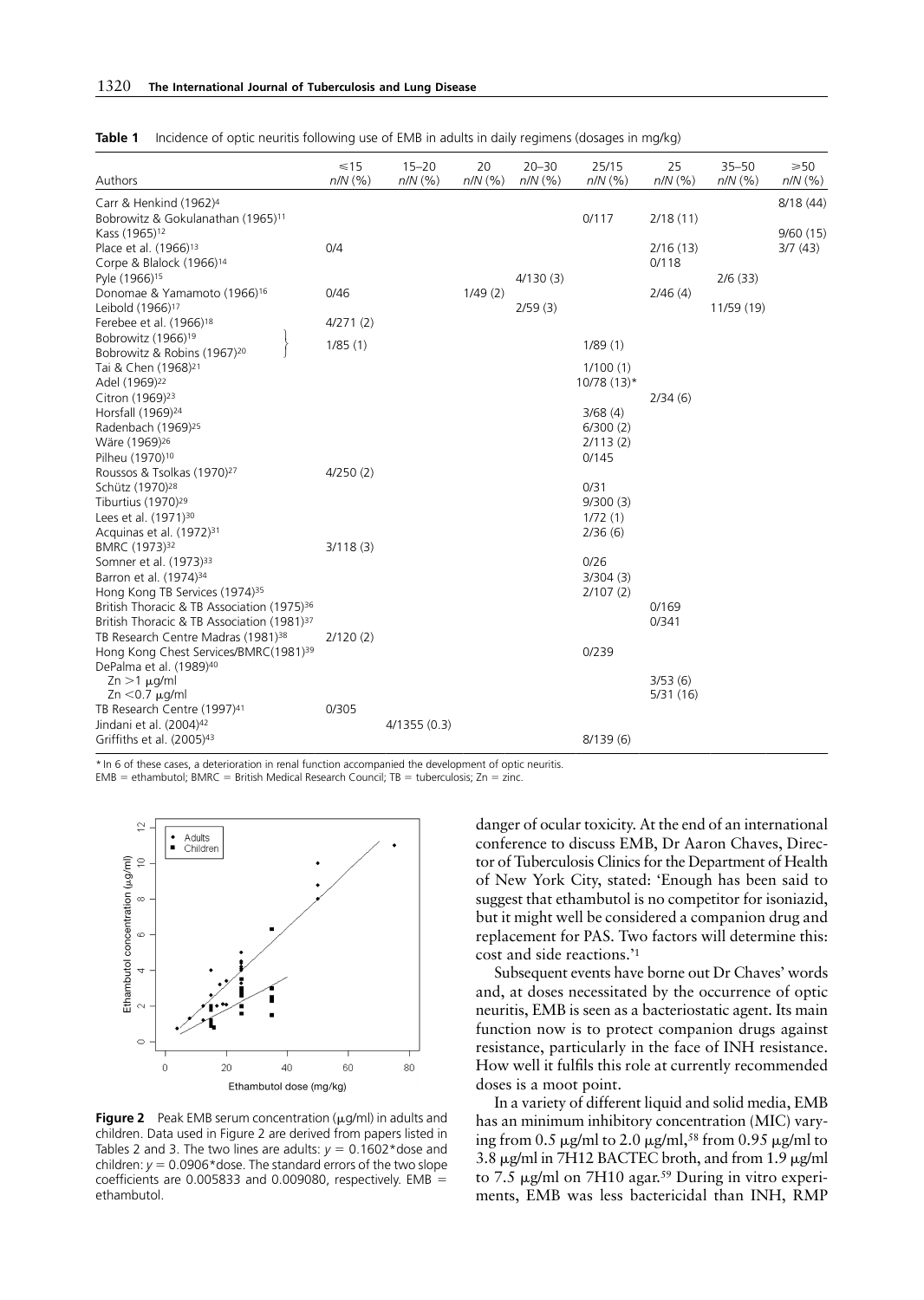Age,

| Authors                                                        | n                          | Dose<br>(mq/kg)            | Peak                             |
|----------------------------------------------------------------|----------------------------|----------------------------|----------------------------------|
| Place & Thomas (1963) <sup>45</sup>                            | 10<br>10<br>$\overline{2}$ | 50<br>25<br>17             | 10<br>5<br>$\overline{2}$        |
| Bobrowitz & Gokulnathan (1965) <sup>11</sup>                   | 64<br>46                   | 25<br>15                   | 4.1<br>2.6                       |
| Peets et al. (1965) <sup>44</sup>                              | 3                          | 25                         | 5                                |
| Gómez-Pimienta et al. (1966) <sup>46</sup>                     | $\overline{7}$             | 20                         | 3.4                              |
| Donomae I, Yamamoto (1966) <sup>16</sup>                       | 13<br>6                    | 25<br>12.5                 | 4.4<br>1.2                       |
| Place et al. (1966) <sup>13</sup>                              | 10<br>10<br>10<br>10<br>10 | 4<br>8<br>12.5<br>25<br>50 | 0.67<br>1.4<br>2.0<br>4.0<br>8.5 |
| Horsfall (1969) <sup>24</sup>                                  | 25                         | 25                         | 4.1                              |
| Eule & Werner (1970) <sup>47</sup>                             | 10<br>10<br>10             | 25<br>50<br>75             | 4<br>8<br>11                     |
| Lee et al. (1977) <sup>48</sup>                                | 6                          | 15                         | 4.01                             |
| Israili et al. (1987) <sup>49</sup><br>Day 1<br>Days 4-7       | 17<br>17                   | 12.5<br>12.5               | 3.7<br>5                         |
| Kum ar (1992) <sup>50</sup>                                    | 4<br>$\overline{4}$        | 25<br>25                   | 8.2<br>6.4                       |
| Schall et al. (1995) <sup>51</sup>                             | 20                         | $7.5*$                     | 1.45                             |
| Peloquin et al. (1999) <sup>52</sup><br>Fasting<br>Non-fasting | 14<br>14                   | $25*$<br>$25*$             | 4.5<br>3.8                       |
| Zhu et al. (2004) <sup>53</sup>                                | 38<br>18<br>16             | 19<br>20<br>$18*$          | 2.11<br>2.06<br>3.21             |

|                            |  | <b>Table 2</b> Mean peak serum concentrations ( $\mu$ g/ml) of EMB in |  |  |
|----------------------------|--|-----------------------------------------------------------------------|--|--|
| relation to dose in adults |  |                                                                       |  |  |

**Table 3** Mean peak serum concentrations  $(\mu q/ml)$  of EMB in relation to dose in children

Dose

| Authors                             | n  | (mq/kg) | years     | Peak |
|-------------------------------------|----|---------|-----------|------|
| Hussels & Otto (1971) <sup>54</sup> | 6  | 15      | $2 - 5$   | 1.2  |
|                                     | 6  | 15      | $6 - 9$   | 1.1  |
|                                     | 7  | 15      | $10 - 14$ | 0.9  |
|                                     | 4  | 25      | $2 - 5$   | 2.0  |
|                                     | 7  | 25      | $6 - 9$   | 1.5  |
|                                     | 8  | 25      | $10 - 14$ | 2.8  |
| Hussels et al. (1973) <sup>55</sup> | 5  | 35      | $2 - 5$   | 1.5  |
|                                     | 9  | 35      | $6 - 9$   | 2.3  |
|                                     | 14 | 35      | $10 - 14$ | 3.0  |
|                                     | 5  | $35*$   | $2 - 5$   | 2.5  |
|                                     | 9  | $35*$   | $6 - 9$   | 2.5  |
|                                     | 14 | $35*$   | $10 - 14$ | 6.3  |
| Benkert (1974) <sup>56</sup>        | 4  | 15      | $3 - 6$   | 0.9  |
|                                     | 4  | 15      | $7 - 10$  | 2.0  |
|                                     | 5  | 15      | $11 - 14$ | 1.8  |
|                                     | 5  | 25      | $3 - 6$   | 3.0  |
|                                     | 5  | 25      | $7 - 10$  | 2.6  |
|                                     | 3  | 25      | $11 - 14$ | 3.5  |
| Zhu et al. (2004) <sup>53</sup>     | 14 | Mean 16 | Mean 5.4  | 0.78 |
| Graham et al. (2006) <sup>57</sup>  | 18 | Mean 33 | Mean 5.5  | 1.8  |
|                                     |    |         |           |      |

Given with RMP 10 mg/kg body weight.

 $FMR = 0$ ethambutol; RMP = rifampicin.

thus confirming the activity of the drug. The study of Gyselen et al. provided the best view of future developments when 'reversal of infectiousness' was achieved in 36% of patients receiving EMB alone, 58% of those receiving EMB together with another previously unused drug, but in 83% of those given EMB and the then new agent RMP.67

Several early studies compared different doses of EMB (25 mg/kg and then 15 mg/kg vs. 15 mg/kg throughout,19 25 mg/kg vs. 12.5 mg/kg15 and 15 mg/kg vs. 6 mg/kg),68,69 and provided some evidence of a doserelated effect upon reversal of infectiousness and the prevention of drug resistance. The results of these and other early studies are summarised in Table 4.

Later drug trials increasingly concentrated upon the all-important aspect of sterilisation of lesions reflected in the relapse rate and the ability of agents to support other agents in the regimen by preventing the development of drug resistance or the expansion of existing resistance.

In an assessment of the value of different agents in preventing the emergence of resistance in the companion drug, resistance to INH emerged in 4% of cases when EMB was combined with INH and resistance to RMP in 18% of cases when EMB was combined with RMP.70 EMB is thus considered to have only a moderate ability to protect companion drugs from resistance.71 In the presence of INH or SM resistance, EMB has in some studies appeared to contribute to a favourable outcome. Thus, in an evaluation of 6-month and 8-month regimens during which PZA could be compared with EMB, patients in the EMB series had a considerably higher relapse rate after either 6 or 8 months of treatment.72 However, among patients with strains

\* Healthy volunteers.

 $FMR = ethamhutol$ 

and SM,60 and did not appear to influence the bactericidal activity of either INH or RMP when given with those drugs either alone or together. At higher concentrations (10  $\mu$ g/ml) and following longer exposure, much better in vitro bactericidal activity could be demonstrated.61

During in vivo experiments with guinea pigs, EMB alone failed to prevent disease progression and did not appear to influence the bactericidal activity of INH or RMP.62 It was concluded that EMB was unlikely to contribute to the sterilisation of TB lesions, but might assist in preventing drug resistance. Clinical experience has tended to confirm these experimental findings. Other in vitro experiments found that the bactericidal activity of EMB, unlike that of RMP or INH, was not influenced by drug concentrations between 1.25  $\mu$ g/ml and 5  $\mu$ g/ml.<sup>63–65</sup> It was considered that the duration of exposure was of more importance at the relevant concentrations than the actual concentration.

EMB given alone to otherwise therapeutically destitute drug-resistant patients led to culture conversion in 36–50% of individuals.11,16,21,66,67 Failure was often accompanied by the emergence of EMB resistance,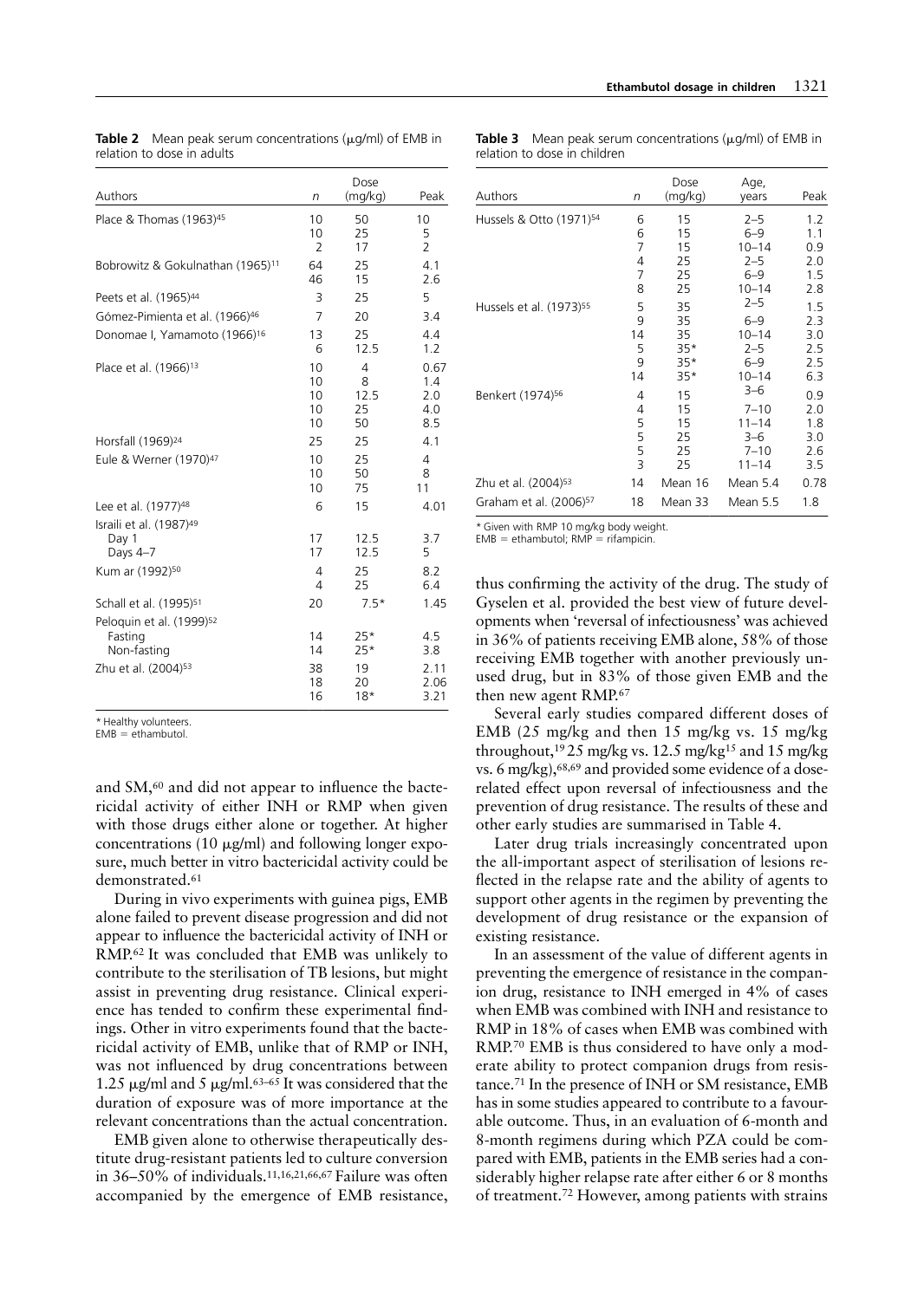| Study                                         | Regimen                                                                                                | EMB dose                        | Duration of<br>evaluation                                | Patients                                                           | Bacteriological<br>efficacy*<br>$n(\%)$          |
|-----------------------------------------------|--------------------------------------------------------------------------------------------------------|---------------------------------|----------------------------------------------------------|--------------------------------------------------------------------|--------------------------------------------------|
| Bobrowitz & Gokulanathan (1965) <sup>11</sup> | EMB with CS/VIO or PZA<br>EMB alone                                                                    | 25 & 25/15<br>25                | At least 4 months                                        | 28 retreat<br>15 retreat                                           | 21(75)<br>2(13)                                  |
| Kass (1965) <sup>12</sup>                     | $EMB + CPM$ with PZA/ETH/CS                                                                            | 50                              | At least 4 months                                        | 24 retreat                                                         | 24 (100)                                         |
| Ferebee et al. (1966) <sup>18</sup>           | $EMB + INH$                                                                                            | 6                               | 20 weeks                                                 | 131 initial                                                        | 122 (93)                                         |
| Donomae & Yamamoto (1966) <sup>16</sup>       | $EMB + INH$<br>$EMB + INH$<br>EMB 1 g daily alone<br>EMB 1 g alternate days alone<br>EMB & other drugs | 12.5<br>25<br>20<br>20<br>25/15 | 6 months<br>6 months<br>6 months<br>6 months<br>3 months | 38 initial<br>39 initial<br>49 retreat<br>46 retreat<br>45 retreat | 30(79)<br>38 (98)<br>20(41)<br>12(26)<br>28 (58) |
| Pyle et al. (1966) <sup>66</sup>              | $EMB + INH$<br>$EMB + INH$<br>$EMB + INH + SM$<br>$EMB + INH + SM$                                     | $20 - 30$                       | 3 months<br>6 months<br>3 months<br>6 months             | 26 initial<br>23 initial<br>55 initial<br>57 initial               | 15 (58)<br>23 (100)<br>40 (69)<br>57 (100)       |
| Corpe & Blalock (1966) <sup>14</sup>          | $EMB + ETH + KM$                                                                                       | 25                              | $>6$ months                                              | 118 retreat                                                        | 83 (70)                                          |
| Bobrowitz & Robins (1967) <sup>20</sup>       | $EMB + INH$<br>$EMB + INH$<br>$PAS + INH$                                                              | 25/15<br>15                     | $>4$ months<br>$>4$ months<br>$>4$ months                | 89 initial<br>85 initial<br>74 initial                             | 71 (95)<br>54 (89)<br>42 (82)                    |
| Gyselen et al. (1968) <sup>67</sup>           | EMB alone<br>EMB & other drugs<br>$EMB + RMP$                                                          | 25/15<br>25/15<br>25/15         | 20-121 weeks<br>29-123 weeks<br>20-70 weeks              | 14 retreat<br>19 retreat<br>12 retreat                             | 5(36)<br>11(58)<br>10(83)                        |
| Tai & Chen (1968) <sup>21</sup>               | $EMB + INH$                                                                                            | 25/15                           | 1 year                                                   | 100 retreat                                                        | 45 (46)                                          |
| Pilheu (1970) <sup>10</sup>                   | $EMB + INH$                                                                                            | 25/15                           | 1 year                                                   | 145 initial                                                        | 141 (97)                                         |
| Doster et al. (1973) <sup>69</sup>            | $EMB + INH$                                                                                            | 6<br>15                         | 20 weeks                                                 | 91 initial<br>114 initial                                          | $80(88)$ <sup>+</sup><br>105 (91)                |

#### **Table 4** Efficacy of daily doses (mg/kg body weight) of EMB in adults, 1965–1973

\* Bacteriological efficacy refers to sputum culture negativity.

† Eight of the 11 EMB 6 mg/kg failures, but none of the 9 EMB 15 mg/kg failures, were resistant to INH.

EMB = ethambutol; CS = cycloserine; VIO = viomycin; PZA = pyrazinamide; retreat = retreatment; CPM = capreomycin; ETH = ethionamide; INH = isoniazid;  $SM =$  streptomycin; KM=kanamycin; PAS = para-amino salicylic acid; RMP = rifampicin.

resistant to INH or SM, those receiving EMB responded more favourably. These results were confirmed in other studies.<sup>73</sup> It should be noted that during these studies the EMB dose was 25 mg/kg during the intensive daily phase and 45 mg/kg during the intermittent continuation phase. The dosages of EMB now in use in adults (15 mg/kg and 30 mg/kg) are respectively 60% and 67% of these doses.

Studies of the early bactericidal activity (EBA) of EMB at a dose of 25 mg/kg body weight found a substantial EBA of 0.246, comparable to that of RMP, which was 0.187.74 In a later study, a similar EBA  $(0.245)$ , also at a dose of 25 mg/kg, was reported.<sup>75</sup> As the EBA reflects the ability of an agent to kill the metabolically active bacilli in the walls of cavities, it might also reflect the capacity of an agent to protect companion drugs against resistance. In this respect it should be noted that the EBA of 15 mg/kg EMB was considerably lower, at 0.05. This dose-related decline in activity, although determined in only three patients, is cause for concern.74

In the most recent study to evaluate an EMBcontaining regimen, EMB was used at dosages of between 15 and 20 mg/kg/body weight in most patients.42 After a similar intensive phase of INH, RMP, PZA and EMB, patients received INH and RMP for 4 months, or EMB and INH for 6 months. Disappointingly, although only one (4%) of 23 patients who were resistant to INH at the start of treatment and received the INH and RMP continuation phase relapsed, 11 of the 35 (31%) who received EMB and INH in the continuation phase relapsed, again confirming the poor sterilising action of EMB and its failure to protect the regimen from the consequences of INH resistance.

Available evidence from clinical trials performed in adults therefore confirms that, at the dosages that we are constrained to use as a result of unacceptable levels of toxicity at higher dosages, EMB is indeed, at best, bacteriostatic and has a limited influence on the outcome in adult pulmonary TB (PTB).

## *Toxicity of EMB in adults*

It is necessary still to emphasise that the administration of potent drugs involves a 'calculated risk' where the presumptive benefit is balanced against the possibility of toxic effects and idiosyncrasies: but to calculate wisely it is necessary to know, as accurately as possible, what the risk may be in kind, degree and frequency; and the special condition which may increase or decrease the chance of injury . . . Full information will serve to protect in both ways: against the unjustified fear as well as against the risk of rashness.

—T Sollman quoted by Kass, 195376

Several groups active during the early clinical assessment of EMB commented upon the difficulties of assessing ocular toxicity.18,20,69 Even among patients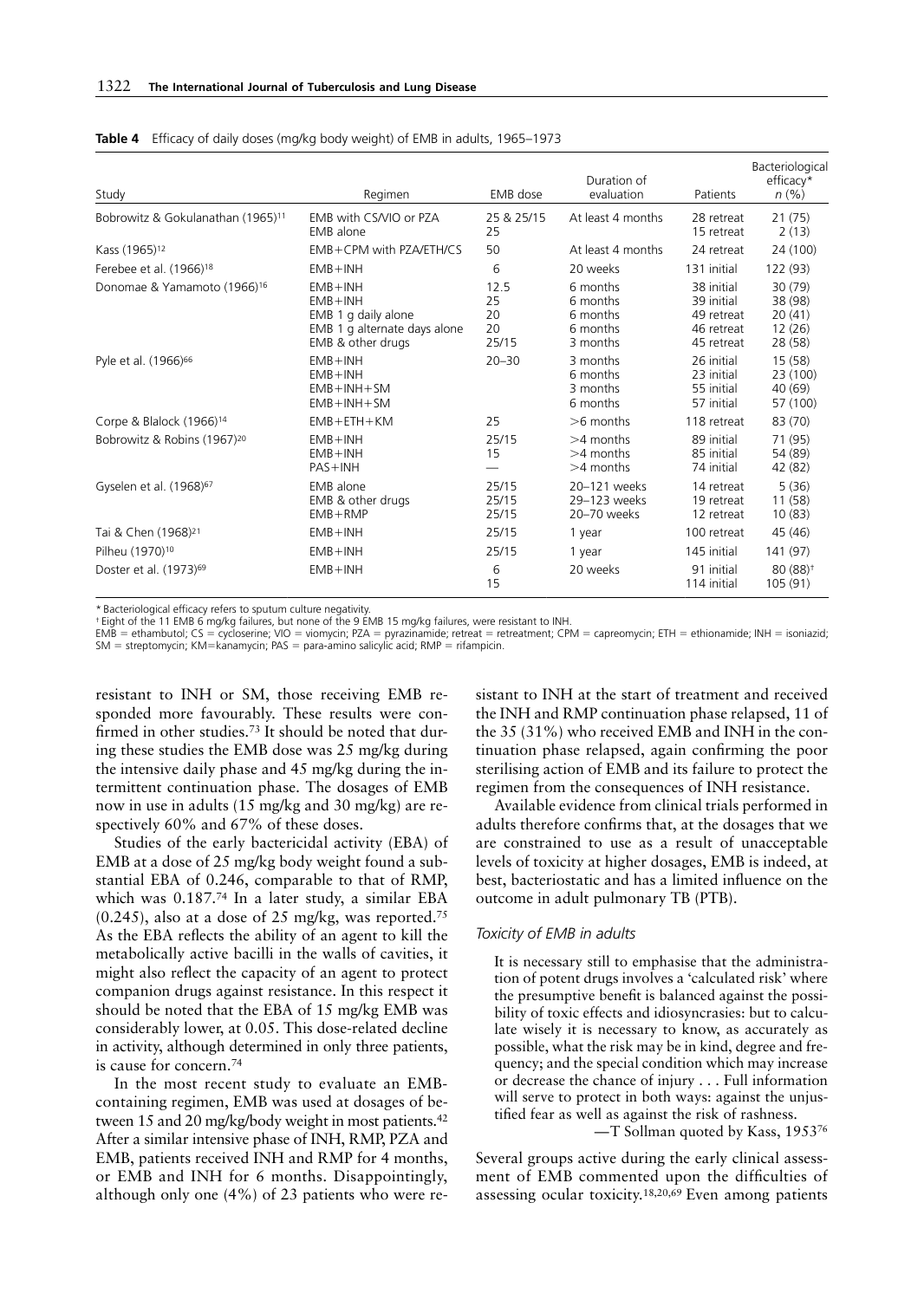who were not receiving EMB, changes in visual acuity were often documented. In several trials where the clinicians were blinded as to patient allocation, ocular 'toxicity' was documented amongst control groups. The possibility of toxicity was sufficient to cause careful clinicians to stop the drug. Ferebee et al. referred to this as a 'psychological' hazard!18 Early EMB studies tend to be precise in their description of how toxicity was assessed; by contrast, later studies at times do not specifically mention ocular toxicity or its assessment, or they rely upon patients to present with complaints before a formal optic assessment. Having expressed these reservations it must immediately be stated that there is no doubt that EMB ocular toxicity is dose-related, that the incidence declines as the dose declines, but that it has been encountered in adults at all of the doses in clinical use. Case reports confirm undoubted cases of ocular toxicity occurring at an EMB dose of 15 mg/kg. The data (but not the case reports) are summarised in Table 1. Figure 1 illustrates the percentage of cases developing ocular toxicity in relation to EMB dose.

It is also disturbing that refined assessments by ophthalmologists of patients receiving EMB have documented abnormalities with a greater frequency than following a more superficial clinical evaluation.40,43,77– 80 The importance of these abnormalities is uncertain, as is the potential for zinc deficiency to precipitate EMB ocular toxicity. At least one study found a higher incidence of ocular toxicity among patients with low zinc concentrations.40 Another study found no difference in the serum concentrations of copper or zinc after 2 months of treatment with 25 mg/kg EMB.81 Children with TB, particularly those with HIV/AIDS, are very likely to be zinc deficient.82,83

# *Efficacy and toxicity of EMB in children*

EMB has been used to treat childhood TB almost as long as it has been used in adults. Its use was often confined to children aged  $>$ 3 years, because of concern about the risk of ocular toxicity and the difficulty of assessing ocular function in young children. As regards efficacy in children there are few, if any, really satisfactory studies comparing the use of EMB with other drugs. Early papers record the absence of overt toxicity and express satisfaction that a drug is available to replace para-amino salicylic acid (PAS), the use of which was associated with considerable patient resistance and gastro-intestinal discomfort. It is also in the nature of childhood TB that broad clinical criteria, such as weight gain and general well-being, are used to assess treatment success. In adult studies, sputum culture negativity is an indisputable criterion of success. In several studies chest radiograph (CXR) clearing was compared between regimens, but again a statistical comparison was often not made. Many cases of childhood disease are also paucibacillary, which, left untreated, would in a significant proportion of cases recover successfully without intervention, especially in children in the group aged 5–10 years. It is thus difficult to precisely assess the success of the use of EMB in children, and we are left to fall back on the evidence provided by adult studies.

Convincing cases of EMB-induced ocular toxicity have not been reported in children,<sup>6,7</sup> although in two children EMB has been stopped as result of poorly documented eye problems.84,85 Although many reports document merely that a group of children has received EMB without any evident optic toxicity, other studies have evaluated significant numbers of children receiving EMB at doses varying from 15 to 30 mg/kg body weight using sophisticated laboratory and clinical techniques with negative results.86–90 In addition, Schmid mentions, almost in passing, that he has treated 2634 children with EMB without any evidence of ocular toxicity.91 Not too much credence can be given to cases of ocular toxicity in association with tuberculous meningitis, as the disease itself will frequently be responsible for the pathology described.92,93 Finally, it is of concern that the reason toxicity has not been encountered in children may be insufficient exposure to the drug because of considerably lower serum concentrations reached in children at the doses used.

Experience with the use of EMB in children is summarised in Table 5. The papers listed in the table document that 3811 children have received EMB, with only two (0.05%) developing possible ocular toxicity.

## *Pharmacokinetics of EMB in adults and children*

The true maximum dose is the highest dose that a patient can tolerate, hopefully while achieving the desired therapeutic response.

—Charles A Peloquin, 1998106

In early pharmacology studies, serum concentrations of EMB were maximal 'at about 2 h' and peak concentrations were 10  $\mu$ g/ml and 5  $\mu$ g/ml following doses of 50 mg/kg body weight and 25 mg/kg, respectively. Serum concentrations were proportional to dose, and less than 10% of the dose administered was present in the serum after 24 h. There was no evidence of accumulation of the drug over more than 3 months. Within 6 h, 28% of an oral dose was excreted in the urine.44 Following 17 mg/kg a 2-h value of 2  $\mu$ g/ml was reached. A daily peak of 5  $\mu$ g/ml was associated with high efficacy in mice2 and monkeys.107 It was noted that the response in monkeys was 'dose related over daily intakes of 12.5 to 100 mg/kg', and that when given in the company of INH 'serum levels of 0.6 to 2.0  $\mu$ g/ml were associated with optimal benefits'.107

The percentage of EMB excreted unchanged has been variously reported as 40–80%15 and 54–67%.48 It has also been speculated that the considerable variation in absorption that has been reported and the somewhat delayed absorption found with EMB may be due to binding in the gastrointestinal tract.<sup>48</sup> One of the most recent published reports of the pharmaco-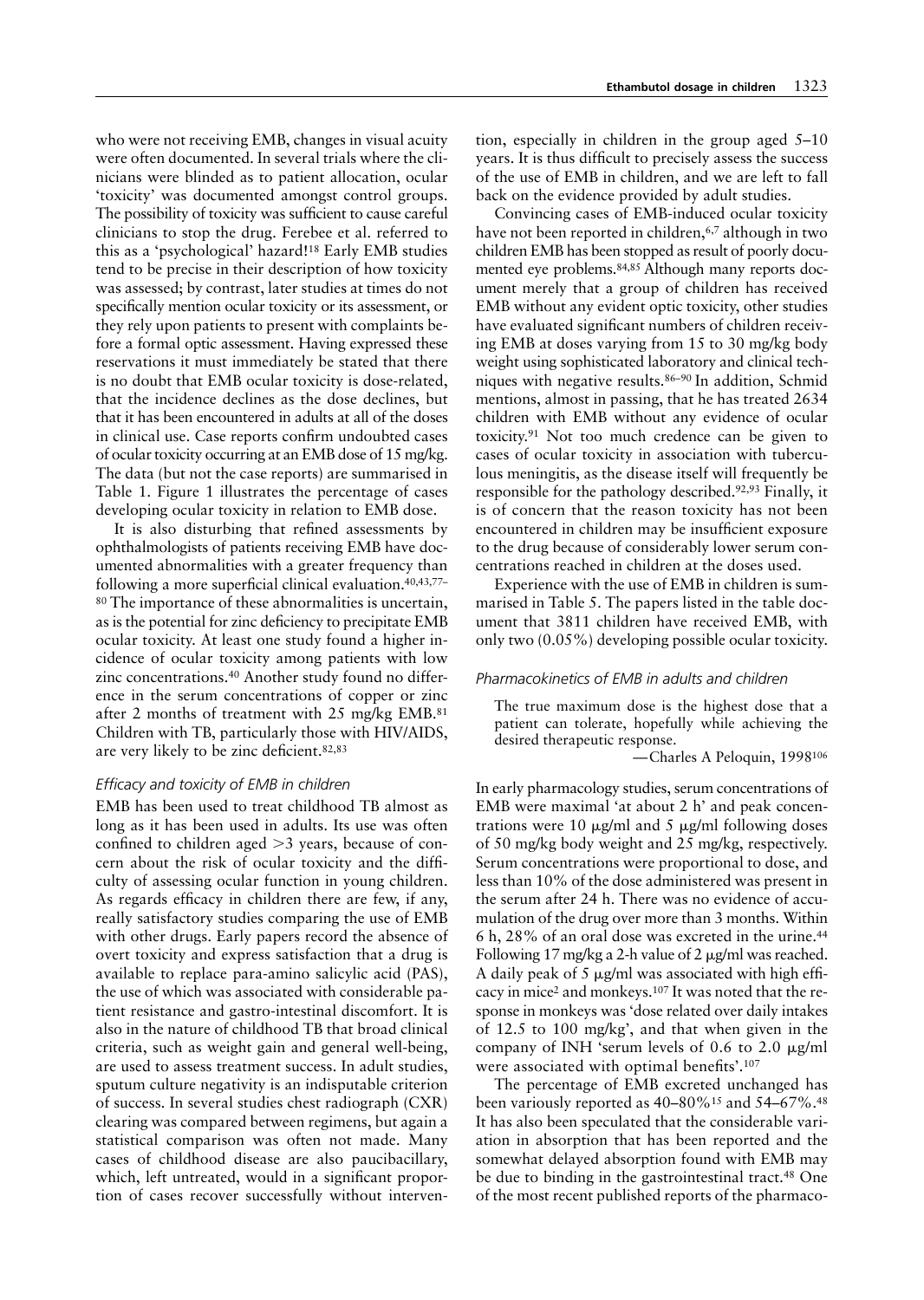| Authors                                                   | n         | Age,<br>years     | EMB dose.<br>months<br>(mg/kg/day)          | Treatment<br>duration,<br>months | Toxicity                                                                                                                                                                                            |
|-----------------------------------------------------------|-----------|-------------------|---------------------------------------------|----------------------------------|-----------------------------------------------------------------------------------------------------------------------------------------------------------------------------------------------------|
| Chavarria et al. (1967) <sup>94</sup>                     |           | $15 \t2-16$       | 25                                          | $12 - 24$                        | ' nor were there any manifestations of toxicity.'                                                                                                                                                   |
| Del Principe et al. (1968) <sup>95</sup>                  |           | $58$ 1-12         | 3 (30) then<br>$3(15-20)$                   | 6                                | EMB was '. always well tolerated.'                                                                                                                                                                  |
| Chavaria et al. (1970) <sup>86</sup>                      |           | 36 0.3-16         | 1 (25) then 15                              | $2 - 6$                          | 'We have never observed toxicity during 4 years of use of<br>ethambutol'                                                                                                                            |
| Mankodi et al. (1970) <sup>84</sup>                       |           | $16 \t3 - 12$     | 3 (25) then 15                              | $8 - 18$                         | 'In one child there was minimal edema of the optic disc<br>after 7 months of therapy; however there were no<br>visual symptoms.'                                                                    |
|                                                           |           |                   |                                             |                                  | Treatment was stopped for 4 months and reintroduced<br>without complication.                                                                                                                        |
| Patwardhan et al. (1970) <sup>96</sup>                    |           | $200.6 - 5$       | 25                                          | 12                               | ' no toxic effects were noted.'                                                                                                                                                                     |
| Schmid (1970) <sup>97</sup>                               |           | $80$ 1-6          | 25                                          | $3 - 4$                          | 'No changes in the eyes (visus or fundus) were<br>observed.'                                                                                                                                        |
| Simon (1970) <sup>98</sup>                                | 49        | - ?               | 15                                          | 3                                | 'Dose: 15 mg/kg, because children cannot sufficiently<br>describe secondary effects.'                                                                                                               |
| Pilheu (1970) <sup>10</sup>                               | 34 ?      |                   | 15                                          | 12                               | 'Periodic complete opthalmological examinations'<br>No visual abnormalities noted.                                                                                                                  |
| Mérida de Leon (1971) <sup>99</sup>                       |           | $20 \quad 3 - 13$ | 2 (25) then 15                              | $8 - 12$                         | None: '. no aparición de daño en el campo visual.'*                                                                                                                                                 |
| Scheffler (1971) <sup>87</sup>                            |           | $60$ 3.5-15       | 3 (25) then<br>$15 - 20$                    | 6 (average)                      | 'Temporary disturbance of vision during the<br>administration of ethambutol in two cases was not<br>connected with the use of ethambutol and<br>disappeared without interruption of the treatment.' |
| Benkert et al. (1974) <sup>56</sup>                       |           | $26$ 3-14         | $15 - 25$                                   |                                  | 'No side effect was caused in any case.'                                                                                                                                                            |
| Dingley & Sehgal (1974) <sup>100</sup>                    |           | 54 2-14           | 2 (25) then<br>4 (15)                       | 6                                | ' no ophthalmologic abnormalities were detected in<br>the patients treated with ethambutol.                                                                                                         |
| Bhatia & Merchant (1975) <sup>101</sup>                   |           | $54$ 0.2-5        | 3 (25) then<br>12(15)                       | 15                               | 'No untoward effects were seen in our series of children<br>given ethambutol for 6-18 months.'                                                                                                      |
| Schmid (1981) <sup>91</sup>                               | 2634 3-14 |                   | $15 - 25$                                   | 6                                | ' keine Komplikationen und keine toxishen<br>Schädigungen beobacht. Trotzdem halten wir<br>regelmäßige Visuskontrollen (Geschtsfeld,<br>Farbshen, Augenhintergrund) fürangezeicht.'t                |
| Gramer et al. (1982) <sup>102</sup>                       | 6         |                   | 20                                          | 9                                | 'Visual acuity, visual field and mean retinal threshold of<br>the central field revealed no significant changes with<br>increasing cumulative ethambutol doses up to 166 g.'                        |
| Junnanond et al. (1983)89                                 |           | $27, 5.5 - 15$    | 20                                          | $2 - 24$                         | In this study there were no abnormal ocular changes<br>in any of the patients.'                                                                                                                     |
| Fox quoted by Ramachandran<br>et al. (1986) <sup>92</sup> |           | $45 \t1 - 15$     | $15 - 20$                                   | $9 - 18$                         | 'There was no evidence from any of the assessments<br>in any patient of ocular toxicity due to ethambutol.'                                                                                         |
| MRC TB & Chest Diseases<br>Unit (1989) <sup>71</sup>      |           | $151 < 1-14$      | $6 - 12(21%)$<br>13-17 (50%)<br>18-30 (29%) | ≤2 (50%)<br>≤6 $(86%)$           | 'In this survey only one possible case of ocular toxicity<br>was reported in 151 children receiving the drug, many<br>in doses higher than those recommended and for a<br>longer period.'           |
| Mir et al. (1990) <sup>103</sup>                          |           | 11 Mean 8 15-25   |                                             | 2                                | 'Only one of the children had to discontinue therapy for a<br>pyrazinamide intoleration.'                                                                                                           |
| Seth et al. (1991) <sup>90</sup>                          |           | 47 3-13           | 20                                          | 12                               | ' children do not seem to be at greater risk for<br>developing ethambutol-induced optic damage as<br>compared to adults provided appropriate dosage<br>schedules are adhered to.'                   |
| Singh et al. (1992) <sup>104</sup>                        |           | 104 0.75-18 15    |                                             | $12 - 14$                        | 'The protocol of chemotherapy produced satisfactory<br>results without any side effect'                                                                                                             |
| Palme et al. (2002) <sup>105</sup>                        |           | 250 0-14          | $15 - 25$                                   | $2 - 12$                         | ' we found no case of impaired vision associated with<br>ethambutol therapy'                                                                                                                        |
| Zhu et al. (2004) <sup>53</sup>                           |           | 14 0.2-17         | 13–26                                       |                                  | Transient blurred vision in one child. Treatment continued.                                                                                                                                         |

## **Table 5** Occurrence of ocular toxicity associated with the use of EMB in children

\* No apparent visual field defects detected.

† No complications or toxic effects observed despite ophthalmological follow-up (visual fields, colour vision and fundoscopy).<br>EMB = ethambutol; MRC = Medical Research Council.

kinetics of EMB in children found slow and incomplete absorption of EMB.53

More sophisticated studies have confirmed the above observations.48,52,53,57,108 These have confirmed that most of the drug (approximately 80%) is excreted unchanged in urine, that the time to maximal serum concentration  $(T_{\text{max}})$  tends to be delayed in comparison to other drugs (between 2–4 h), and that following a meal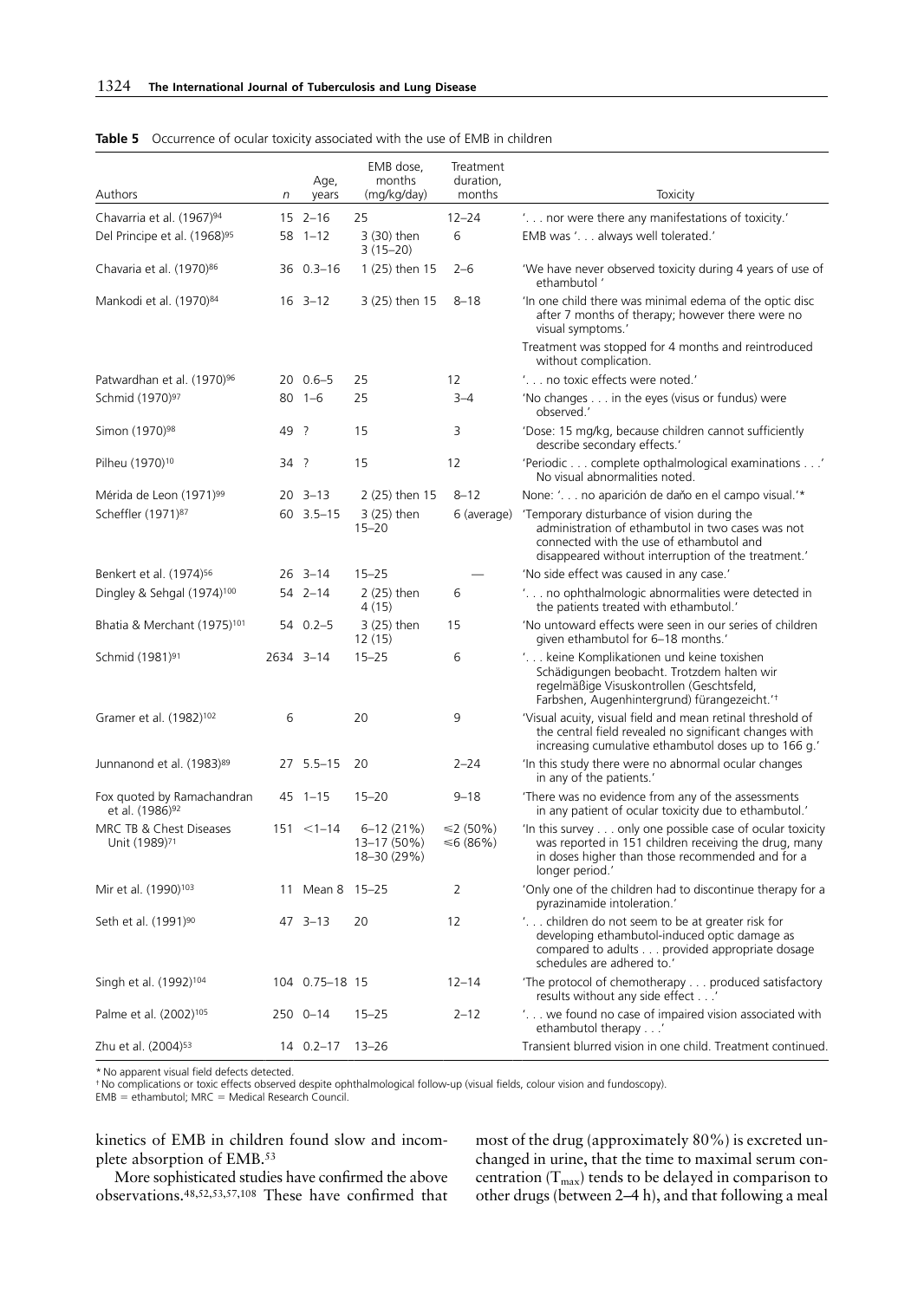a lower maximal serum concentration  $(C_{\text{max}})$  is found than when fasting (4.5  $\mu$ g/ml vs. 3.8  $\mu$ g/ml after a dose of 25 mg/kg).

With the notable exception of the central nervous system, the tissue distribution of EMB has been good, and tissue concentrations higher than in serum or plasma have been found in patients<sup>105</sup> and experimental animals.110,111 In an exception to these findings, the concentration of EMB in abscess pus was considerably less than in accompanying serum in two studies.<sup>50,112</sup>

EMB serum concentrations in children receiving EMB doses varying from 15 to 35 mg/kg have been determined by several groups,53–56 but HIV-infected children were assessed in only one study.57 All of these studies found EMB serum concentrations in children to be lower than in adults following similar dosages. Furthermore, Hussels et al. also found lower serum concentrations in younger children than in older children.<sup>54,55</sup> Commenting on this, Schmid<sup>91</sup> stated that it was his practice to use EMB in children at a dosage of 20 mg/kg, to increase this by 5 mg/kg in those aged  $\leq$ 3 years and to reduce it by 5 mg/kg in those aged -11 years. By this means, taking into account the serum concentrations of EMB, they would avoid toxicity but achieve effective therapeutic concentrations (defined as  $>2 \mu g/ml$ ) in the majority of children. He stated that they had treated 2634 children without experiencing any toxic damage. Regular evaluation of the eyes was undertaken.

Published maximum serum concentrations of EMB in adults and children determined by various methodologies appear in Tables 2 and 3, respectively and the maximum serum concentrations of EMB in children and adults are illustrated in Figure 2. The serum concentrations reached in adults and children after receiving similar doses of EMB are clearly different. This figure suggests that to achieve EMB serum concentrations in a child equivalent to those in an adult following a dose of 15 mg/kg might require a dose of 25 mg/kg or higher. It should be noted that none of the published pharmacokinetic studies included children less than 1 year of age. As infancy is a period of particularly rapid flux in the body's handling of drugs and toxins, studies of the kinetics of EMB in infants are urgently needed.

Several factors influencing pharmacokinetics are subject to age-related variations, including the ratio of extracellular to intracellular and total body water, biotransformation and elimination.113,114 These and other aspects should be kept in mind in considering the above results. As EMB excretion is predominantly renal, it should be noted that values for glomerular excretion increase rapidly following birth and reach adult values between 2.5 and 5 months.

# *Published recommendations for the use of EMB in children*

Published recommendations for the use of EMB in children are summarised in Table 6. The recommended dosages reflect those in other contemporary literature. Thus, earlier recommendations advise 25 mg/kg for the first 2 months or 8 weeks, followed by 15 mg/kg; later recommendations suggest 15 mg/kg throughout. Although more recent recommendations reflect a more liberal approach to the use of EMB in children, this tends to be balanced by the use of 'hedging' statements such as '. . . particular caution may be warranted'. 121

# **CONCLUSIONS**

In debating what dose of EMB children should receive, several factors need to be considered:

- 1 Is it necessary for children to be exposed to the same serum concentrations of EMB as adults?
- 2 If children are exposed to the same serum concentrations of EMB as adults (and this might mean a dose of 25–30 mg/kg EMB or higher), will children then not be exposed to the same risks of ocular toxicity as adults?
- 3 Children receiving an EMB dose of 15 mg/kg will probably reach a peak serum concentration of slightly more than  $1 \mu g/ml$ . As the sliding scale necessitated by the use of body weight bands gets closer to 20 mg/ kg, it seems likely that the mean maximum serum concentration will also get closer to  $2 \mu g/ml$ . In the light of certain in vivo and in vitro experimental data, is this perhaps just sufficient to achieve the somewhat limited therapeutic aims that we have for EMB in current regimens, i.e., the protection of companion drugs against resistance and the prevention of further resistance in the presence of existing resistance?

The published evidence indicates that peak serum concentrations of EMB achieved in children are significantly lower than those in adults receiving a similar mg/kg body weight dose. Published data also indicate that both the efficacy and the toxicity of EMB in adults are dose-related. At a daily dose of 15–20 mg/kg body weight in adults, EMB can be considered no more than bacteriostatic and will provide a measure of protection against the development of resistance in companion drugs and against the further expansion of existing resistance. With regard to ocular toxicity, this can still occur in adults at a daily dose of 15– 20 mg/kg, but is relatively rare and will usually occur only after several months of treatment.

On considering this evidence, one is left with the uneasy feeling that ocular toxicity has so seldom been documented in children because children are exposed to serum concentrations of EMB insufficient to be as clinically effective as in adults. The reverse implication is that the currently recommended doses of EMB are unlikely to carry a serious risk of ocular toxicity to children and can be recommended for use in children of all ages. Schmid's proposal<sup>91</sup> draws upon clinical experience and the use of body surface area for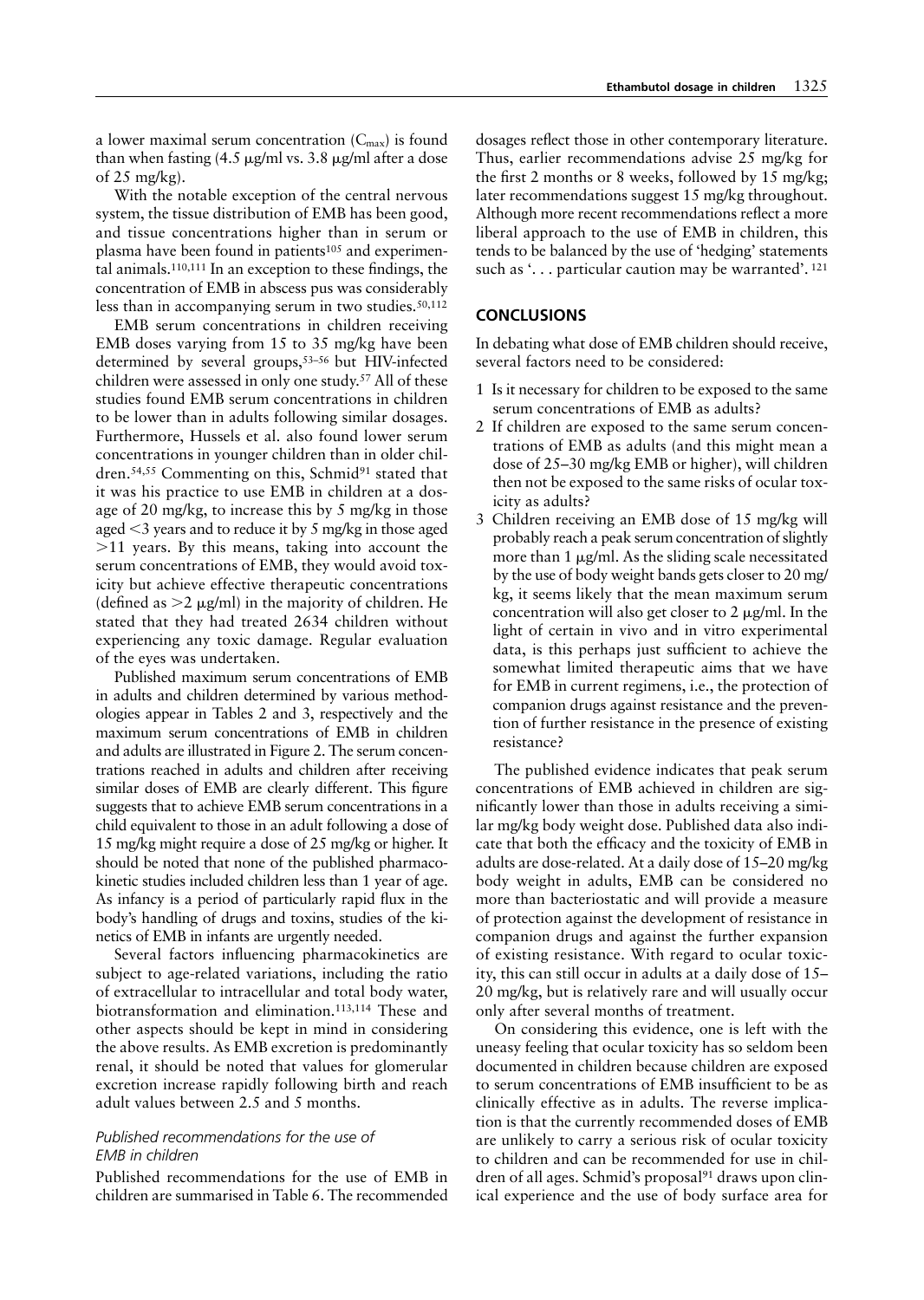|                                                                               |             | Dose (mg/kg)                                |                                                                                                                                                                                                                                                                                                                                                                                                                                                                                                            |
|-------------------------------------------------------------------------------|-------------|---------------------------------------------|------------------------------------------------------------------------------------------------------------------------------------------------------------------------------------------------------------------------------------------------------------------------------------------------------------------------------------------------------------------------------------------------------------------------------------------------------------------------------------------------------------|
| Source                                                                        | Daily       | Intermittent                                | Comments                                                                                                                                                                                                                                                                                                                                                                                                                                                                                                   |
| Horne (1990) <sup>115</sup>                                                   | 25/15*      | 45 $(2 \times$ /week)                       | 30 (3×/week) 'Ethambutol is best avoided in children too<br>young for objective eye tests'                                                                                                                                                                                                                                                                                                                                                                                                                 |
| Chaulet et al. (1992) <sup>116</sup>                                          | 25/15*      |                                             | ' most paediatricians are reluctant to<br>prescribe ethambutol in children<br>under 12.                                                                                                                                                                                                                                                                                                                                                                                                                    |
| American Thoracic<br>Society (1994) <sup>117</sup>                            | $15 - 20$   |                                             | 'Ethambutol is generally not recommended<br>for children whose visual acuity cannot<br>be monitored $(<$ 8 years of age).<br>However, ethambutol should be<br>considered for all children with<br>organisms resistant to other drugs when<br>susceptibility to ethambutol has been<br>demonstrated or susceptibility is likely.'                                                                                                                                                                           |
| Starke & Correa (1995) <sup>118</sup>                                         | $15 - 25$   |                                             | 50 (2×/week) 'Although ethambutol has not been used<br>extensively in young children,<br>ophthalmological toxicity in children has<br>not been reported with an ethambutol<br>dosage of 15 mg/kg/day and the drug<br>may be used carefully.                                                                                                                                                                                                                                                                |
| <b>British Thoracic Society</b><br>(1998) <sup>119</sup>                      | 15          | 50 (2×/week)                                | 30 $(3 \times$ /week) 'Because of the possible (but rare) toxic<br>effects of ethambutol on the eye, it is<br>recommended that visual acuity should<br>be tested by Snellen chart before it is<br>first prescribed. The drug should only be<br>used in patients who have reasonable<br>visual acuity and who are able to<br>appreciate and report visual symptoms<br>or changes in vision. In small children<br>and in those with language difficulties<br>ethambutol should be used where<br>appropriate' |
| American Academy of<br>Pediatrics (2000) <sup>120</sup>                       | $15 - 25$   |                                             | 50 $(2 \times$ /week) $\prime$ use of ethambutol in young children<br>whose visual acuity cannot be monitored<br>requires careful consideration of risks<br>and benefits.'                                                                                                                                                                                                                                                                                                                                 |
| Rieder (2002) <sup>121</sup>                                                  | $15(15-20)$ |                                             | 'It has been recommended not to use<br>ethambutol in children too young for<br>objective tests for visual acuity. There is,<br>however, no evidence that children are<br>particularly prone to ocular toxicity,<br>and ethambutol may thus be used<br>in children. However, as children might<br>be less likely to report ocular toxicity,<br>particular caution may be warranted.'                                                                                                                        |
| WHO Stop TB Department<br>$(2003)^4$                                          | 15 (15–20)  |                                             | 'There has been understandable caution<br>with the use of ethambutol in children<br>too young to report early visual<br>deterioration, but ethambutol has<br>been safely used in infants and young<br>children at recommended dosages.'                                                                                                                                                                                                                                                                    |
| WHO Model Formulary<br>(2005) <sup>7</sup>                                    | 15          |                                             | 'Contraindications: optic neuritis;<br>children under 5 years-unable to<br>report symptomatic visual disturbances'                                                                                                                                                                                                                                                                                                                                                                                         |
| Department of Child and<br>Adolescent Health and<br>Development, WHO (2005)8- |             | 20 (15-25) 30 (25-35)<br>$(3 \times$ /week) |                                                                                                                                                                                                                                                                                                                                                                                                                                                                                                            |

|  |  | <b>Table 6</b> Published recommendations for the dosage of EMB in children |  |  |  |  |  |
|--|--|----------------------------------------------------------------------------|--|--|--|--|--|
|  |  |                                                                            |  |  |  |  |  |

\* 25 mg/kg for 2 months followed by 15 mg/kg for the remainder of treatment.<br>EMB = ethambutol; WHO = World Health Organization; TB = tuberculosis.

dosage calculation, and represents a compromise between efficacy and the smallest risk of toxicity, i.e., 20 mg/kg, but reduced to 15 mg/kg in children aged -11 years and increased to 25 mg/kg in children aged  $<$  5 years. This would, however, be a somewhat complicated regimen to propose for use under NTP conditions and would require considerably more data to substantiate its value.

Taking into account the number of children aged from  $1$  to 18 years who have been treated with EMB with doses varying from 15 to 30 mg/kg/day without overt ocular toxicity, this review supports a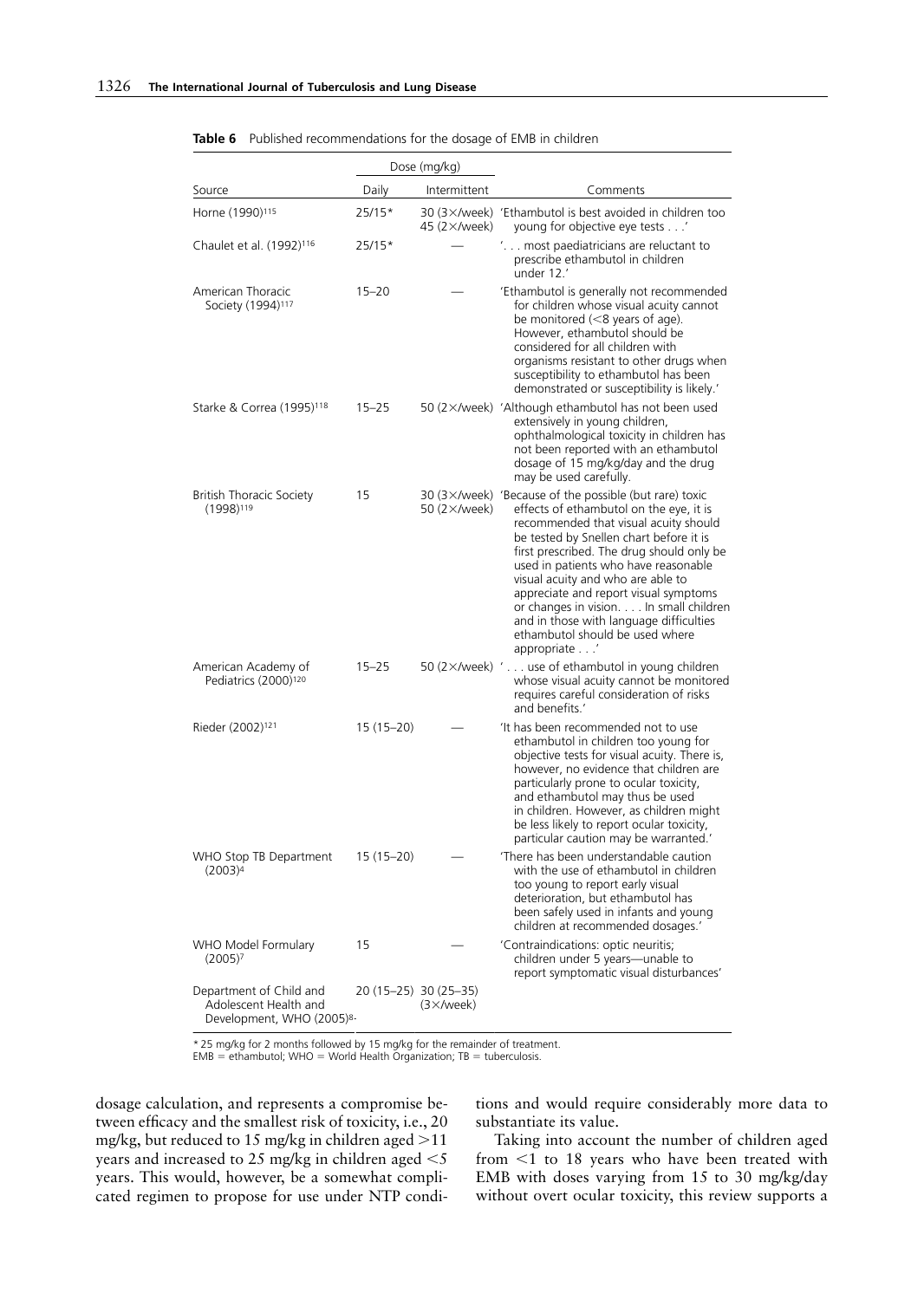recommended daily dose of 20 mg/kg (range 15–25) body weight for children of all ages. Increasing the EMB dose above this range to compensate for the deficiencies in serum concentrations that have been identified in children might well bring an increased risk of EMB ocular toxicity. The evidence presented in this review has informed WHO's new policy to recommend a daily dose of 20 mg/kg (range 15–25) in the treatment of children of all ages with drug-susceptible TB.122 For intermittent treatment, doses of 30 mg/kg (range 20–35) three times weekly or 45 mg/kg (range 40–50) twice weekly are proposed, as is currently recommended for adults. As with adults, care should be taken to establish that the child does not suffer from renal disease as this could cause exposure to unacceptably high serum concentrations of EMB.

Should the use of EMB be necessitated by drugresistant TB in a young child, it would also seem prudent, weighing up the relative dangers of toxicity vs. efficacy and the dangers of drug-resistant TB, that the use of a higher range of daily doses (20–30 mg/kg) should be considered in a child of any age.

It goes almost without saying that more studies and data are needed with regard to the pharmacokinetics of EMB in the paediatric age group, especially in infants and younger children, on which to base objective therapeutic decisions.

## *Acknowledgements*

We thank the librarians of the Medical Library of the Faculty of Health Sciences of Stellenbosch University for their assistance with the literature search.

Dermot Maher and Shamin Qazi are staff members of the World Health Organization. The authors alone are responsible for the views expressed in this publication and they do not necessarily represent the decisions, policy or views of the World Health Organization.

#### *References*

- 1 Pfuetze K. Panel discussion: the future of ethambutol and capreomycin in the chemotherapy of tuberculosis. Ann NY Acad Sci 1966; 135: 1098–1118.
- 2 Thomas J P, Baughn C O, Wilkinson R G, Shepherd R G. A new synthetic compound with antituberculous activity in mice: (dextro-2, 2'-(ethylenediimino)-di-1-butanol). Am Rev Respir Dis 1961; 83: 891–893.
- 3 Karlson A G. Therapeutic effect of (dextro-2, 2'-(ethylenediimino)-di-1-butanol) on experimental tuberculosis in guinea pigs. Am Rev Respir Dis 1961; 84; 902–904.
- 4 Carr R E, Henkind P. Ocular manifestations of ethambutol. Arch Opthalmol 1962; 67: 566–571.
- 5 World Health Organization. Stop TB Department. Treatment of TB: guidelines for national programmes. 3rd ed. WHO/ CDS/TB/2003.313. Geneva, Switzerland: WHO, 2003.
- 6 Trébucq A. Should ethambutol be recommended for routine treatment of tuberculosis in children? A review of the literature. Int J Tuberc Lung Dis 1997; 1: 12 –15.
- 7 Graham S M, Daley H M, Banerjee A, Salaniponi F M, Harries A D. Ethambutol in tuberculosis: time to reconsider? Arch Dis Child 1998; 79: 274–278.
- 8 World Health Organization. WHO Model Formulary. Geneva, Switzerland: WHO. http://mednet3.who.int/EMLib/Model Formulary/modelFormulary.asp Accessed December 2005.
- 9 World Health Organization. Department of Child and Adolescent Health and Development. Pocket book of hospital care for children. Guidelines for the management of common illnesses with limited resources. Geneva, Switzerland: WHO, 2005.
- 10 Pilheu J. Ambulatory treatment of pulmonary tuberculosis with ethambutol–isoniazid. Chest 1970; 58: 497–500.
- 11 Bobrowitz I D, Gokulanathan K S. Ethambutol in the retreatment of pulmonary tuberculosis. Dis Chest 1965; 48: 239–250.
- 12 Kass I. Chemotherapy regimens used in retreatment of pulmonary tuberculosis. Part II. Observations on the efficacy of combinations of ethambutol, capreomycin and companion drugs, including 4-4 diisoammyloxythiosemicarbanalide. Tubercle 1965; 46: 166–177.
- 13 Place V A, Peets E A, Buyske D A. Metabolic and special studies of ethambutol in normal volunteers and tuberculous patients. Ann NY Acad Sci 1966; 135: 775–795.
- 14 Corpe R F, Blalock F A. Multi-drug therapy including ethambutol in the retreatment of pulmonary tuberculosis. Ann NY Acad Sci 1966; 135: 823–830.
- 15 Pyle M M. Ethambutol in the retreatment and primary treatment of tuberculosis: a four-year clinical investigation. Ann NY Acad Sci 1966; 135: 835–845.
- 16 Donomae I, Yamamoto K. Clinical evaluation of ethambutol in pulmonary tuberculosis. Ann NY Acad Sci 1966; 135: 849– 881.
- 17 Leibold J E. The ocular toxicity of ethambutol and its relation to dose. Ann NY Acad Sci 1966; 135: 904–909.
- 18 Ferebee S H, Doster B E, Murray F J. Ethambutol: a substitute for para-aminosalicylic acid in regimens for pulmonary tuberculosis. Ann NY Acad Sci 1966; 135: 910–920.
- 19 Bobrowitz I D. Comparison of ethambutol-INH versus INH-PAS in the original treatment of pulmonary tuberculosis. Ann NY Acad Sci 1966; 135: 921–939.
- 20 Bobrowitz I D, Robins D E. Ethambutol-isoniazid versus PASisoniazid in original treatment of pulmonary tuberculosis. Am Rev Respir Dis 1967; 96: 428–438.
- 21 Tai F-H, Chen T-C. Studies on combined use of ethambutol and isoniazid in retreatment of drug-resistant cases of pulmonary tuberculosis. Chinese J Microbiol 1968; 1: 84–91.
- 22 Adel A. Opthalmological side-effects of ethambutol. Scand J Respir Dis 1969; 50 (Suppl): S55–S58.
- 23 Citron K M. Ethambutol: a review with special reference to ocular toxicity. Tubercle 1969; 50 (Suppl): S22–S36.
- 24 Horsfall P A L. Ethambutol in the retreatment of chronic pulmonary tuberculosis. Far East Med J 1969; 7: 213-218.
- 25 Radenbach K L. Results of clinical studies with capreomycin, ethambutol and rifampicin in the Heckeshorn Hospital, Berlin. Scand J Respir Dis 1969; 69 (Suppl): 43–53.
- 26 Wäre M, Heinivaara O, Elo R, Tala E. Clinical experience of the retreatment of drug-resistant pulmonary tuberculosis with rifampicin combined with ethambutol and capreomycin. Scand J Respir Dis 1969; 50 (Suppl): S59–S63.
- 27 Roussos T, Tsolkas A. The toxicity of myambutol on the human eye. Ann Opthalmol 1970; 2: 578–580.
- 28 Schütz I, Radenbach K L, Bartmann K. The combination of ethambutol, capreomycin and a third drug in chronic pulmonary tuberculosis with bacterial polyresistance. Antibiot Chemother 1970; 16: 43–58.
- 29 Tiburtius H. The undesired side-efects of myambutol. Antibiot Chemother 1970; 16: 298–301.
- 30 Lees A W, Allan G W, Smith J, Tyrrel W F, Fallon R J. Toxicity from rifampicin plus isoniazid and rifampicin plus ethambutol therapy. Tubercle 1971; 52: 182–190.
- 31 Acquinas M, Citron K M. Rifampicin, ethambutol and capreomycin in pulmonary tuberculosis previously treated with both first and second line drugs: the results of 2 years chemotherapy. Tubercle 1972; 53: 153–165.
- 32 British Medical Research Council. Co-operative controlled trial of a standard regimen of streptomycin, PAS and isoniazid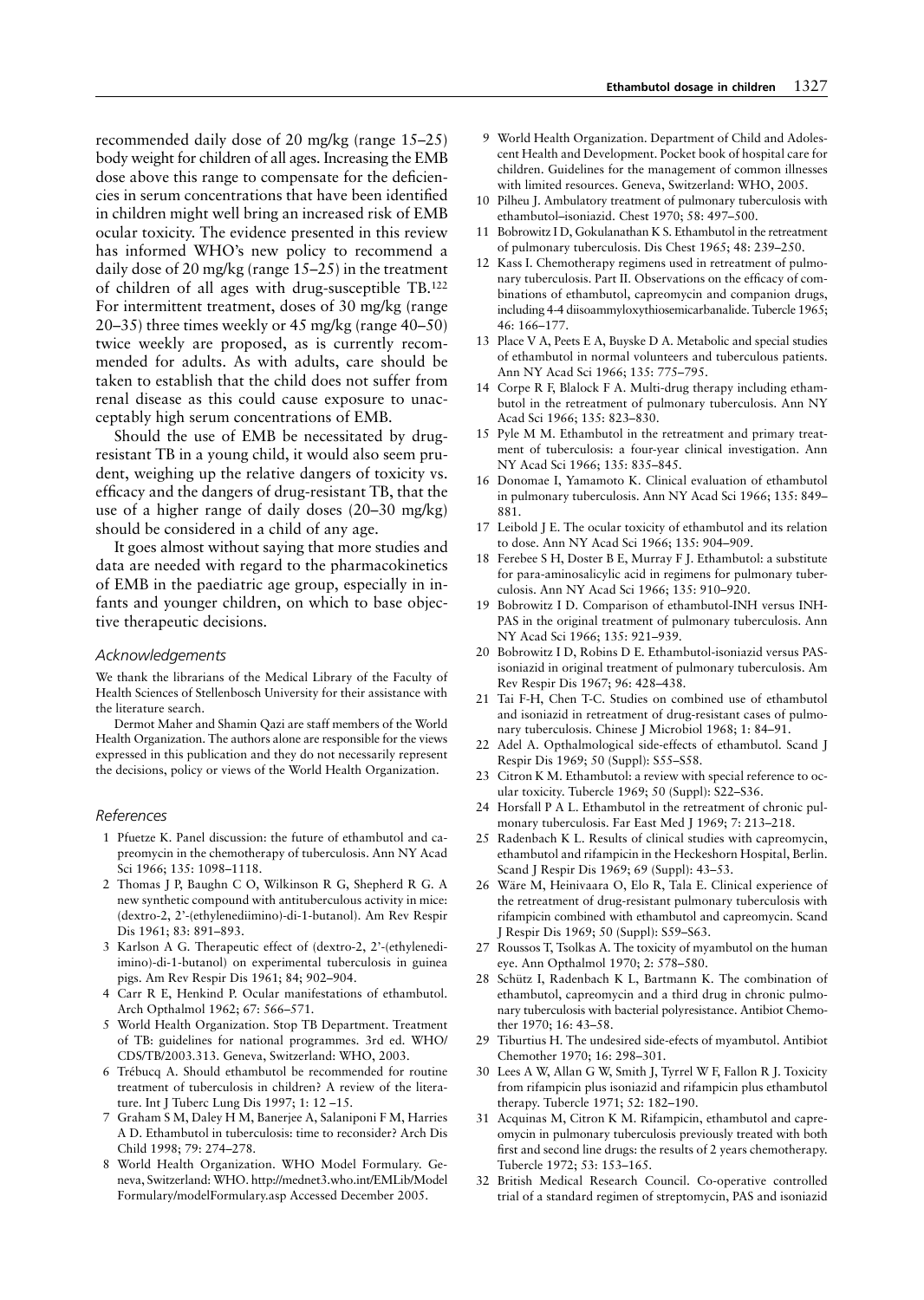and three alternative regimens of chemotherapy in Britain. Tubercle 1973; 54: 99–129.

- 33 Somner A R, Selkon J B, Walton M, White A B. Drug resistant pulmonary tuberculosis treated with ethambutol and rifampicin in north east England. Tubercle 1973; 54: 141–145.
- 34 Barron G J, Tepper L, Iovine G. Ocular toxicity from ethambutol. Am J Opthalmol 1974; 77: 256–260.
- 35 Hong Kong Tuberculosis Treatment Services, Brompton Hospital, British Medical Research Council. A controlled clinical trial of daily and intermittent regimens of rifampicin plus ethambutol in the retreatment of patients with pulmonary tuberculosis. Tubercle 1974; 55: 1–27.
- 36 British Thoracic and Tuberculosis Association. Short-course chemotherapy in pulmonary tuberculosis. Lancet 1975; 1: 119–124.
- 37 British Thoracic Association. A controlled trial of six months chemotherapy in pulmonary tuberculosis. Br J Dis Chest 1981; 75: 141–153.
- 38 Tuberculosis Research Centre, Madras. Ethambutol plus isoniazid for the treatment of pulmonary tuberculosis—a controlled trial of four regimens. Tubercle 1981; 61: 13–19.
- 39 Hong Kong Chest Service/British Medical Research Council. Controlled trial of four thrice-weekly regimens and a daily regimen all given for 6 months for pulmonary tuberculosis. Lancet 1981; 1: 171–174.
- 40 DePalma P, Franco F, Bragliani G, et al. The incidence of optic neuropathy in 84 patients treated with ethambutol. Metab Pediatr Syst Opthalmol 1989; 12: 80–82.
- 41 Tuberculosis Research Centre. A controlled clinical trial of oral short-course regimens in the treatment of sputum-positive pulmonary tuberculosis. Int J Tuberc Lung Dis 1997; 1: 509– 517.
- 42 Jindani A, Nunn A J, Enarson D A. Two 8-month regimens of chemotherapy for treatment of newly diagnosed pulmonary tuberculosis: international multicentre randomized trial. Lancet 2004; 364: 1244–1251.
- 43 Griffith D E, Brown-Elliott B A, Shepherd S, McLarty J, Griffith L, Wallace R J. Ethambutol ocular toxicity in treatment regimens for *Mycobacterium avium* complex lung disease. Am J Respir Crit Care Dis 2005; 172: 250–253.
- 44 Place V A, Thomas J P. Clinical pharmacology of ethambutol. Am Rev Respir Dis 1963; 87: 901–904.
- 45 Peets E A, Sweeney W M, Place V A, Buyske D A. The absorption, excretion, and metabolic fate of ethambutol in man. Am Rev Respir Dis 1965; 91: 51–58.
- 46 Gómez-Pimienta J L, Hernandez H S, Fernandez L F P, Herrera R P, Oranday O G. Retreatment of pulmonary tuberculosis with ethambutol. Ann NY Acad Sci 1966; 135: 882–889.
- 47 Eule H, Werner E. Ethambutol-serumspiegel bei unterscheidlicher Dosierung; Vergleich von vier verscheidenen Bestimmungsmethoden Mit 4 Abbildungen. [Ethambutol levels in diverse dosage: comparison of different determination methods]. Z Erkr Atmungsorgane Folia Bronchol 1970; 133: 443–448. [In German]
- 48 Lee C S, Gambertoglio J G, Brater D C, Benet L Z. Kinetics of oral ethambutol in the normal subject. Clin Phamacother 1977; 22: 615–621.
- 49 Israili Z H, Rogers C M, El-Attar H. Pharmacokinetics of antituberculosis drugs in patients. J Clin Pharmacother 1987; 27: 78–83.
- 50 Kumar K. The penetration of drugs into the lesions of spinal tuberculosis. Int Orthopaed 1992; 16: 67–68.
- 51 Schall R, Müller F O, Duursema L, et al. Relative bioavailability of rifampicin, isoniazid and ethambutol from a combination tablet vs. concomitant administration of a capsule containing rifampicin and a tablet containing isoniazid and ethambutol. Arzneim-Forsch 1995; 11: 1236–1239.
- 52 Peloquin C A, Bulpitt A E, Jaresko G S, Jelliffe R W, Childs J M, Nix D E. Pharmacokinetics of ethambutol under fasting

conditions with food and with antacids. Antimicrob Agents Chemother 1999; 43: 568–572.

- 53 Zhu M, Burman W J, Starke J R, et al. Pharmacokinetics of ethambutol in children and adults with tuberculosis. Int J Tuberc Lung Dis 2004; 8: 1360–1367.
- 54 Hussels H, Otto H S. Ethambutol-Serumkonzentrationen im Kindersalter. Pneumonologie 1971; 145: 392–396.
- 55 Hussels H, Kroening U, Magdorf K. Ethambutol and rifampicin serum levels in children: second report on combined administration of ethambutol and rifampicin. Pneumologie 1973; 149: 31–38.
- 56 Benkert K, Blaha H, Petersen K F, Schmid P C. Tagesprofile und Profilverlaufskontrollen von Ethambutol bei Kindern [Plasma levels of ethambutol in children]. Med Klin 1974; 69: 1808– 1813. [In German]
- 57 Graham S M, Bell D J, Nyirongo S, Hartkoorn R, Ward S A, Molyneux E M. Low levels of pyrazinamide and ethambutol in children with tuberculosis and impact of age, nutritional status and human immunodeficiency virus infection. Antimicrob Agents Chemother 2006; 50: 407–413.
- 58 Otten H. EMB. In: Bartmann K, ed. Anti-tuberculosis drugs. Berlin, Germany: Springer-Verlag, 1988: pp 197–204.
- 59 Suo J, Cheng C-E, Lin T P, Heifets L B. Minimal inhibitory concentrations of isoniazid, rifampin, ethambutol and streptomycin against *M. tuberculosis* strains isolated before treatment of patients in Taiwan. Am Rev Respir Dis 1988; 138: 999– 1001.
- 60 Dickinson J M, Aber V R, Mitchison D A. Bactericidal activity of streptomycin, isoniazid, rifampin, ethambutol and pyrazinamide alone and in combination against *Mycobacterium tuberculosis.* Am Rev Respir Dis 1977; 116: 627–635.
- 61 Gangadharam P R, Pratt P F, Perumal V K, Iseman M D. The effects of exposure time, drug concentration, and temperature on the activity of ethambutol versus *Mycobacterium tuberculosis.* Am Rev Respir Dis 1990; 141: 1478–1482.
- 62 Dickinson J M, Mitchison D A. Bactericidal activity in vitro and in the guinea pig of isoniazid, rifampicin and ethambutol. Tubercle 1976; 57: 251–258.
- 63 Jenne J W, Beggs W H. Correlation of in vitro and in vivo kinetics with clinical use of isoniazid, ethambutol and rifampin. Am Rev Respir Dis 1973; 107: 1013–1021.
- 64 Kuck N A, Peets E A, Forbes M. Modes of action of ethambutol on *Mycobacterium tuberculosi*s, strain H37Rv. Am Rev Respir Dis 1963; 87: 905–906.
- 65 Hobby G I, Lenert T F. Observations on the action of rifampin and ethambutol alone and in combination with other antituberculosis drugs. Am Rev Respir Dis 1972; 105: 292–295.
- 66 Pyle M M, Phuetze K H, Pearlman M D, de la Huerga J, Hubble R H. A four-year clinical investigation of ethambutol in initial and re-treatment cases of tuberculosis. Am Rev Respir Dis 1966; 93: 428–441.
- 67 Gyselen A, Verbist L, Cosemans J, Laquet L M, Vandenbergh E. Rifampin and ethambutol in the retreatment of advanced pulmonary tuberculosis. Am Rev Respir Dis 1968; 98: 933– 943.
- 68 Murray F J. US Public Health Service experience with ethambutol. Vienna, Austria: International Congress of Chemotherapy, 1967; 6: 339–382.
- 69 Doster B, Murray F J, Newman R, Woolpert S F. Ethambutol in the initial treatment of pulmonary tuberculosis. Am Rev Respir Dis 1973; 107: 177–190.
- 70 Mitchison D A. Drug resistance in mycobacteria. Br Med Bull 1984; 40: 84–90.
- 71 Mitchison D A. The action of anti-tuberculosis drugs in shortcourse chemotherapy. Tubercle 1985; 66: 219–225.
- 72 Hong Kong Chest Service/British Medical Research Council. Controlled trial of 6-month and 8-month regimens in the treatment of pulmonary tuberculosis: the results up to 24 months. Tubercle 1979; 60: 201–210.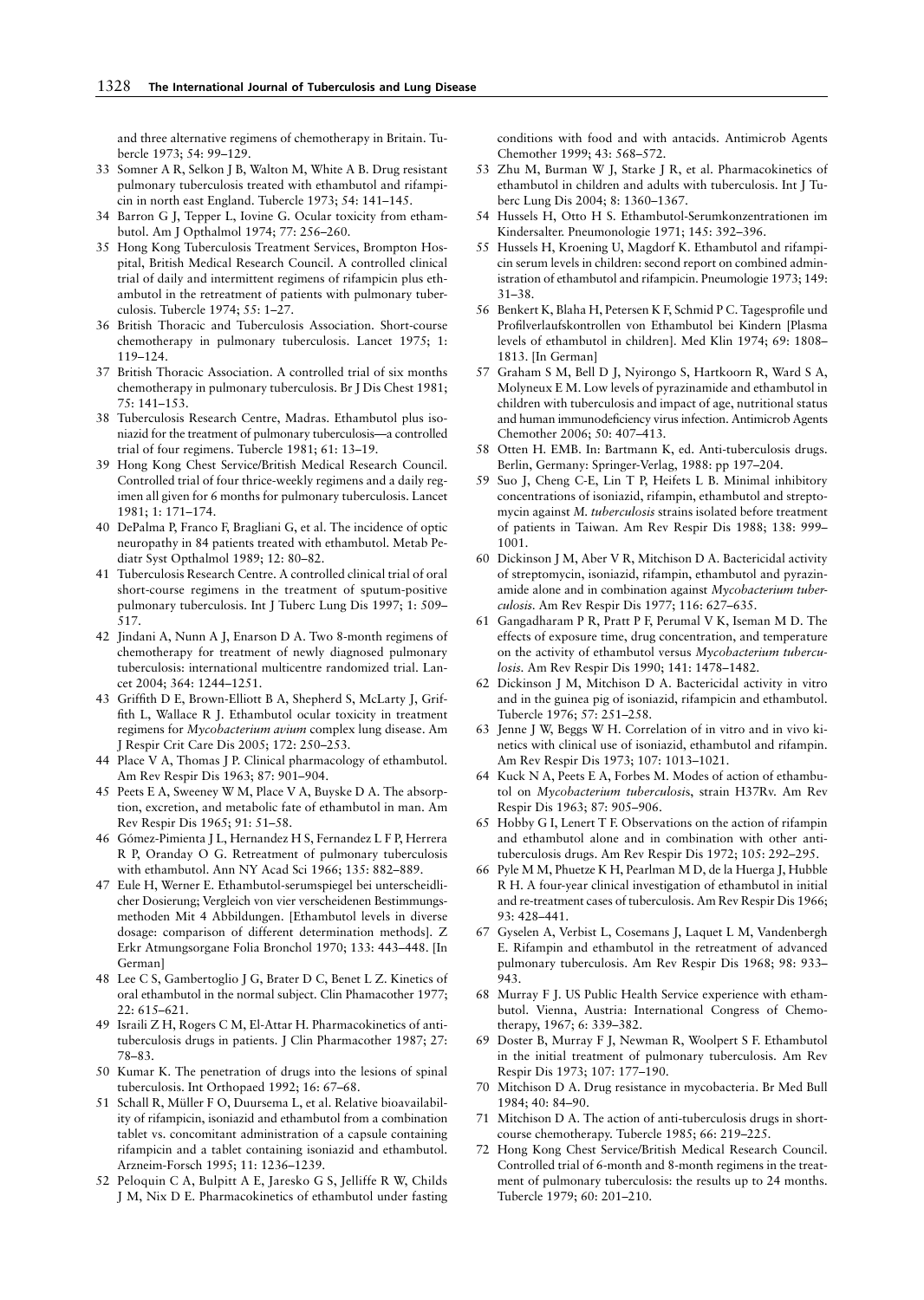- 73 Hong Kong Chest Service/British Medical Research Council. Controlled trial of 4 three-times weekly regimens and a daily regimen all given for 6 months for pulmonary tuberculosis: the results up to 24 months. Tubercle 1982; 63: 89–98.
- Jindani A, Aber V R, Edwards E A, Mitchison D A. The early bactericidal activity of drugs in patients with pulmonary tuberculosis. Am Rev Respir Dis 1980; 121: 939–949.
- 75 Botha F J H, Sirgel F A, Parkin D P, van de Wal B W, Donald P R, Mitchison DA. Early bactericidal activity of ethambutol, pyrazinamide and the fixed dose combination of isoniazid, rifampicin and pyrazinamide (Rifater) in patients with pulmonary tuberculosis. S Afr Med J 1996; 86: 155–158.
- 76 Kass I. Chemotherapy regimens used in retreatment of pulmonary tuberculosis. Observations on the efficacy of combinations of kanamycin, ethionamide and either cycloserine or pyrazinamide. Tubercle 1965; 46: 151–165.
- 77 Yiannikas C, Walsh J C, McLeod J G. Visual evoked potentials in the detection of subclinical effects secondary to ethambutol. Arch Neurol 1983; 40: 645–648.
- 78 Polak C P, Leys M, van Lith G H M. Blue-yellow colour vision changes as early symptoms of ethambutol oculotoxicity. Opthalmologica 1985; 191: 223–226.
- 79 Joubert P H, Strobele J G, Ogle C W, van der Merwe C A. Subclinical impairment of colour vision in patients receiving ethambutol. Br J Clin Pharmacol 1986; 21: 213–216.
- 80 Salmon J F, Carmichael T R, Welsh N H. Use of contrast sensitivity measurement in the detection of subclinical ethambutol toxic optic neuropathy. Br J Ophthalmol 1987; 71: 192–196.
- 81 Campbell I A, Elmes P C. Ethambutol and the eye; zinc and copper. Lancet 1975; 2: 711.
- 82 Ferguson E L, Gibson R S, Opare-Obishaw C, Ounpuu S, Thompson L U, Lahrfeld J. Zinc nutriture of preschool children living in two African countries. J Nutr 1993; 123: 1487– 1496.
- 83 Roy M, Kumar L, Prasad R. Plasma zinc in Indian childhood tuberculosis: impact of anti-tuberculosis therapy. Int J Tuberc Lung Dis 1998; 2: 719–725.
- 84 Mankodi N A, Amdekar Y K, Desai A G, Patel D, Raichue G S. Ethambutol in unresponsive childhood tuberculosis. Indian Pediatr 1970; 7: 202–211.
- 85 Medical Research Council, Tuberculosis and Chest Diseases Unit. Management and outcome of chemotherapy for childhood tuberculosis. Arch Dis Child 1989; 64: 1004–1012.
- 86 Chavarria A G, Villarruel H R, Aguirre P T, Corvacho J C. Evaluacion clinica del etambutol en 36 niños tuberculosos estudados durante cuatro años. Neumol Cir Torax Méx 1970; 31: 39–47. [In Spanish]
- 87 Scheffler N K. Augenuntersuchungen bei der behandelung mit Ethambutol in zwei verscheidenen Dosierungen im Kindersalter. Pneumonologie 1971; 145: 396–400. [In German]
- 88 Nagy A, Fodor F, Avéd N, Chirită-Pall E, Szabó I. Studiu privind toxitatea oculară a etambutolui. [Study of the toxicity of ehtambutol]. Rev Ig Bacteriol Virusol Parazitol Epidemiol Pneumoftiziol Pneumoftiziol 1980; 29: 163–166. [In Romanian]
- 89 Junnanond C, Chotibut S, Lawtiantong T. Safety evaluation of ethambutol in children. J Med Ass Thailand 1983; 66: 77–79.
- 90 Seth V, Khosla P K, Semwal O P, D'Monty V. Visual evoked responses in tuberculous children on ethambutol treatment. Indian Pediatr 1991; 28: 713–717.
- 91 Schmid P C. Ethambutol- und Rifampicin-verträglikeit und dosierung im Kindesalter [Ethambutol and rifampicin—tolerance and dosages in childhood]. Pädiat Prax 1981; 25: 207–209. [In German]
- 92 Ramachandran P, Duraipandian M, Nagarajan M, Prabhakar R, Ramakrishnan C V, Tripathy S P. Three chemotherapy studies of tuberculous meningitis in children. Tubercle 1986; 67: 17–29.
- 93 Prachakvej P, Subharngkahen I. Visual loss from ethambutol. Siriraj Hosp Gaz 1979; 31: 908–912.
- 94 Chavarria A G, Villaruel H R, Aguirre P T, López J P. El eth-

ambutol asociado a isoniacida en el tratamiento de la tuberculosis en el niño. Rev Mexicana Pediatr 1967; 36: 194–200. [In Spanish]

- 95 Del Principe A, Caione C, Zamparelli F. Prime applicazioni dell'etambutolo nella terapia della tuberculosi infantile. Annali Dell'Istituto 'Carlo Forlanini' 1968; 28: 42–73. [In Italian]
- 96 Patwardhan P, Bhatia M, Merchant S M. Ethambutol in primary childhood tuberculosis. Indian Pediatr 1970; 7: 194–201.
- 97 Schmid P C. Discussion on myambutol (ethambutol). Antibiot Chemother 1970; 16: 305–315.
- 98 Simon K. Discussion on myambutol (ethambutol). Antibiot Chemother 1970; 16: 308–309.
- 99 Mérida de León J C. Tratamiento de la tuberculosis pulmonar con isoniacida y jarabe de myambutol en niños. Revisita del Collegio Medico de Guatemala 1971; 22: 48–55. [In Spanish]
- 100 Dingley H B, Sehgal K L. Treatment of pulmonary tuberculosis in children—a controlled study. Indian Pediatr 1974; 11: 289–295.
- 101 Bhatia M P, Merchant S M. Comparative study of antitubercular drugs in the management of primary compex. Indian Pediatr 1975; 12: 1197–1203.
- 102 Gramer R E, Jeschke R, Krieglstein G K. Zur computergeseuerten Gesichtsfeldkontrolle bei Kindern mit Ethambutol-Medikation. Klin Pädit 1982; 194: 52–55. [In German]
- 103 Mir E S, Canadell M G, Salinas F C, et al. Tratamiento de seis meses en tuberculosis pulmonar infantil. Revision de 11 casos. An Esp Pediatr 1990; 32: 303–306. [In Spanish]
- 104 Singh S B, Saraf S K, Singh L I, Srivastava T P. Osteoarticular tuberculosis in children. Indian Pediatr 1992; 29: 1133– 1137.
- 105 Palme I B, Gudetta B, Bruchfeld J, Muhe L, Gieseke J. Impact of human immunodeficiency virus 1 infection on clinical presentation, treatment outcome and survival in a cohort of Ethiopian children with tuberculosis. Pediatr Infect Dis J 2002; 21: 1053–1061.
- 106 Peloquin C A. Serum concentrations of antimycobacterial drugs. Chest 1998; 113: 1154–1155.
- 107 Schmidt L H. Studies on the anti-tuberculosis activity of ethambutol in monkeys. Ann NY Acad Sci 1966; 135: 747–758.
- 108 Lee C S, Brater D C, Gambertoglio J G, Benet L Z. Disposition kinetics of ethambutol in man. J Pharmacokin Biopharm 1980; 8: 335–346.
- 109 Elliott A M, Berning S E, Iseman M D, Peloquin C A. Failure of drug penetration and the acquisition of drug resistance in chronic tuberculous empyema. Tubercle Lung Dis 1995; 76: 463–467.
- 110 Kelly R G, Kaleita E, Eisner H J. Tissue distribution of (14C) in mice. Am Rev Respir Dis 1981; 123: 689–690.
- 111 Liss R H, Letourneau R J, Schepis J P. Distribution of ethambutol in primate tissues and cells. Am Rev Respir Dis 1981; 123: 529–532.
- 112 Tuli S M, Kumar K, Sen P C. Penetration of antitubercular drugs in clinical osteoarticular lesions. Acta Orthop Scand 1977; 48: 362–368.
- 113 Rylance G, Barnes N D, Craft A W, George A W, Milner A D. Drug response determinants. In: Drugs for children. Copenhagen, Denmark: World Health Organization Regional Office for Europe, 1987: 7–19.
- 114 McCarver G. Applicability of the principles of developmental pharmacology to the study of environmental toxicants. Pediatrics 2004; 113: 969–972.
- 115 Horne N W. Drugs used in chemotherapy. In: Modern drug treatment of tuberculosis. 7th ed. London, UK: Chest, Heart and Stroke Association, 1990.
- 116 Aït Khaled N, Anane T, Baghriche M, et al. Treatment of tuberculosis in children. In: Chaulet P, ed. Children in the tropics. Childhood tuberculosis, still with us. Paris, France: International Children's Centre, 1992: 196–197.
- 117 American Thoracic Society. Treatment of tuberculosis and